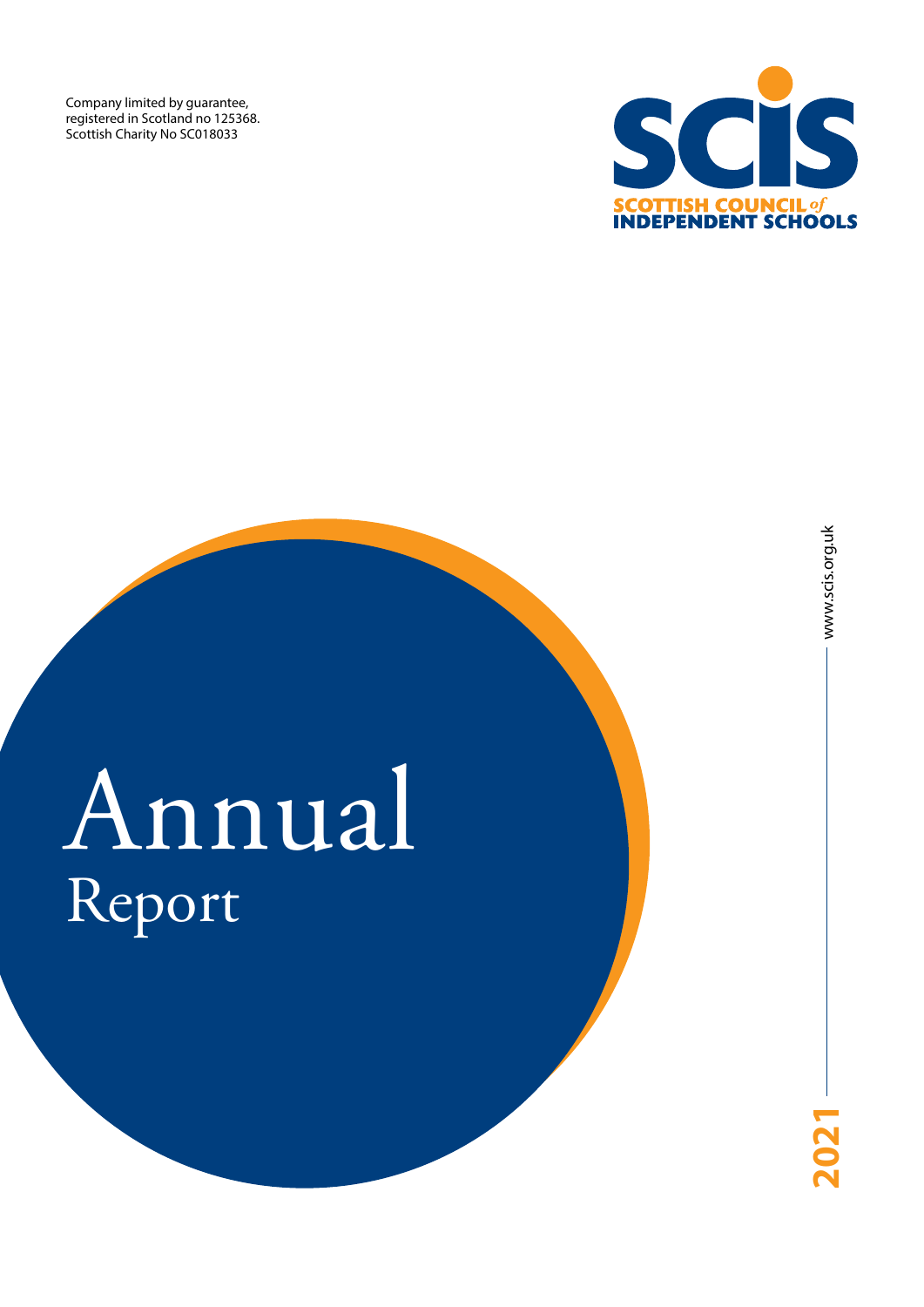# Contents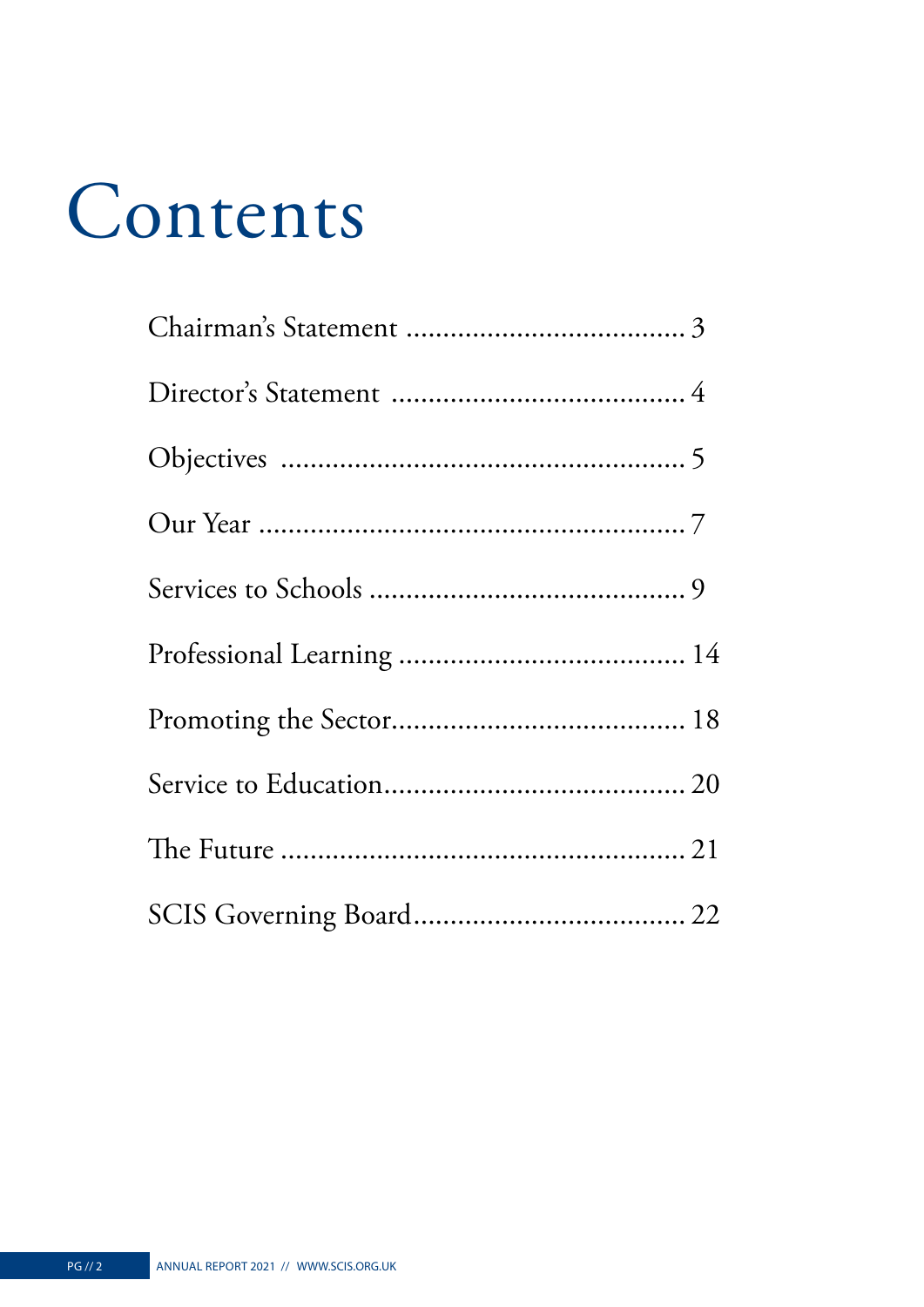

## <span id="page-2-0"></span>Chairman's Statement

The Report of the Governing Board attached covers much of the detail in what SCIS has been involved in during the last 12 months. It is clear that despite a reduced workforce and working from home the workload has been ever increasing.

During the year the Scottish Child Abuse Inquiry heard evidence relating to boarding schools. SCIS staff were present on every day the Inquiry sat. Since 2015 SCIS staff have been were involved in preparing for the Inquiry, and attended over sixty live sessions of evidence . This has been a huge commitment.

Mention should also be made of the work undertaken in revamping our Professional Learning events and materials while face to face training is not yet attractive to prospective participants.

One piece of good news concerns our recent calculation of pupils attending independent schools in Scotland. For the first time for a number of years the numbers have increased.

 The financial position of SCIS remains healthy. Our net deficit for the year before gains/losses on investments amounted to £10029 (2020 £49996). A surplus on investments of £30511 ( 2020 deficit £4291) increased our reserves from £359845 to £380327 at 31 December 12021.

Lastly I would like to thank the SCIS team for all their hard work during the year. Mention should also be made of the Directors who continue to give of their time so freely.

#### **ALAN HARTLEY** Chairman

PG // 3 ANNUAL REPORT 2021 // [WWW.SCIS.ORG.UK](http://WWW.SCIS.ORG.UK)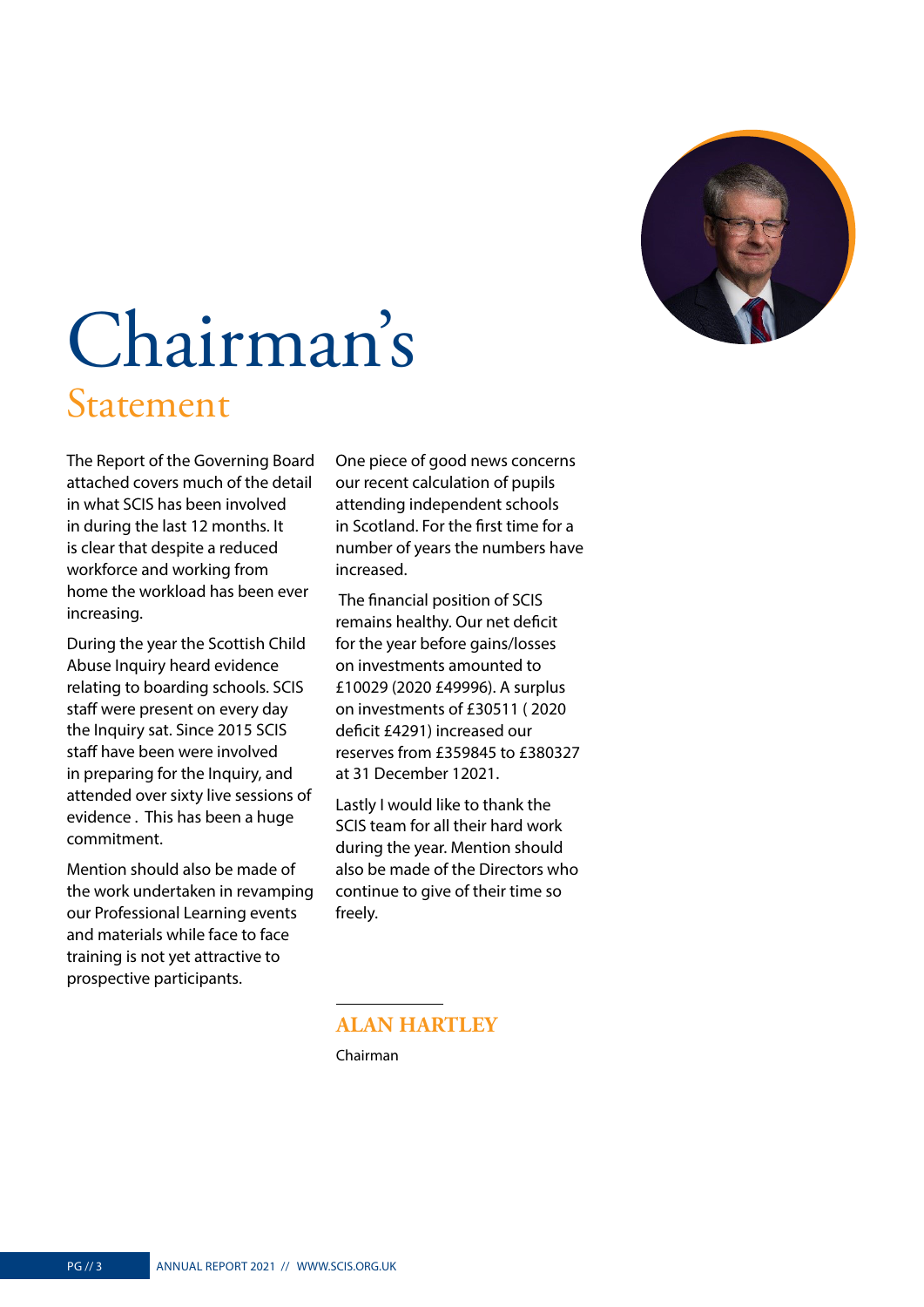

### <span id="page-3-0"></span>Director's Statement

For an organisation centred on the business of education, one should always be ready to identify the "lessons learned". It is far, far too soon - however - to draw conclusions from the last two years and to point to likely permanent changes. SCIS, like much of the world, has been in a permanent mode of crisis management since March 2020.

There will be much that is done differently in the months and years to come, not least because long-held assumptions and traditions have been put aside with a minimum of scrutiny. As ever, a sector that stands proudly, but very publicly, autonomous will find

its own balance between customs worth preserving and changes worth advancing.

In doing so, the sector has something to say, much to offer, but nothing to prove. The past months are a reminder that what matters most in education is the experience of learning itself - the interaction, the challenge, the growth and the discovery. For too long, assumptions have been made about independent schools based on where the pupils go next and what they do. It is the positive and present experience of young people in their school years that really matters. Now, more than ever.

#### **JOHN EDWARD** Director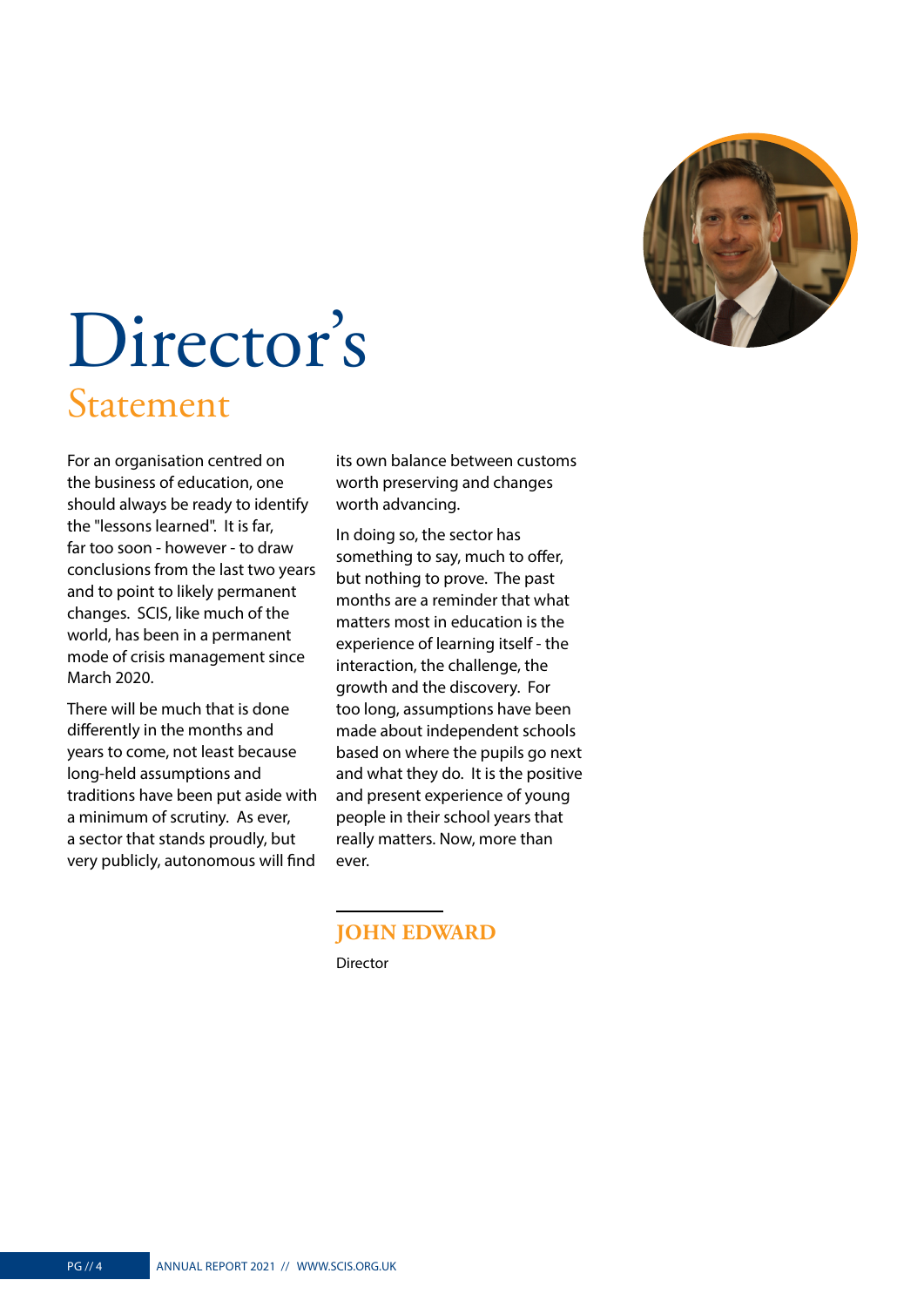# <span id="page-4-0"></span>**Objectives**

- to provide a professional and bespoke service to member schools that is supportive, relevant and of high value.
- to represent, protect and promote the interests and identity of the independent school sector including those of special schools.
- to enable the sector to make a worthwhile and recognised contribution to the development of education in Scotland, the UK and beyond.

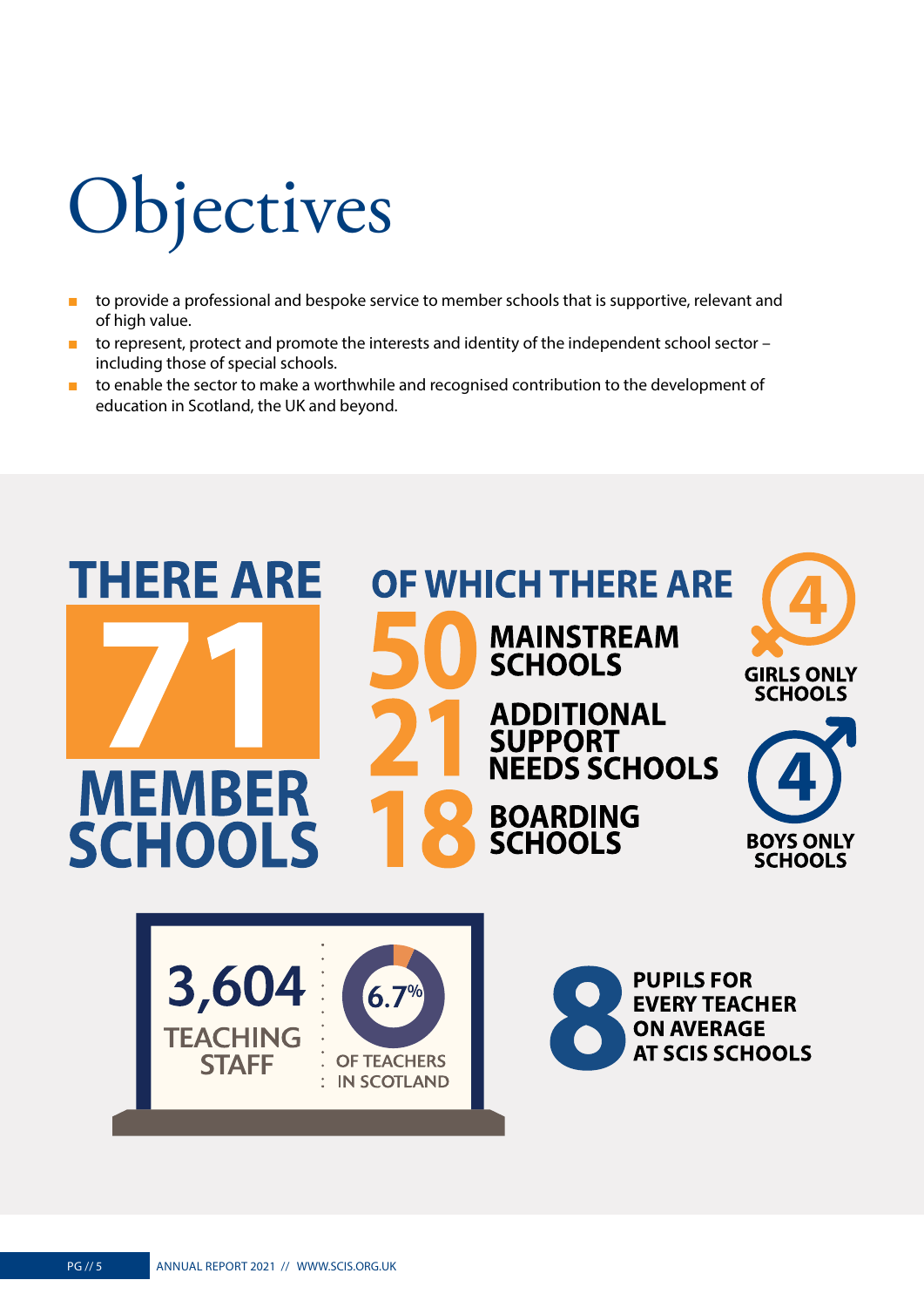### Service to schools:

- to support member schools in delivering a high quality, values-based education for all pupils
- to provide up-to-date guidance and advice to schools on key political, educational, pastoral, special and additional support needs, legal and financial issues
- to make information accessible to parents and young people, the media, political and community figures and the general public
- to support Governors, Heads, Bursars, teaching and support staff through the SCIS CPD programme
- to provide research to help schools with their education choices, forward planning and marketing strategies.

### Promoting the Sector:

- to represent the sector at national, regional and community events concerned with the education, wellbeing and care of children and young people in Scotland
- to promote the sector to members of the Scottish and UK Government, the Scottish and UK Parliament, the media, national educational and other bodies, in order to foster a better and more informed understanding of the sector
- to highlight and support the particular educational and pastoral responsibilities of special schools
- to promote the sector to parents, challenge misconceptions, to encourage participation and widen access to the sector
- to secure, market and enhance the global reputation of the independent sector including the promotion of Scotland's boarding schools.

### Service to Education:

- to contribute to the development of education in its widest sense for children and young people in Scotland
- to promote excellence in academic and all-round achievement
- to support highly-qualified and well-resourced teaching and support staff
- to defend the independence, autonomy and founding principles of individual institutions
- to engage constructively with employers, further and higher education to ensure the widest choice of positive learner destinations
- to demonstrate the sector's breadth and excellence in curricular and qualification development to support quality improvement with proportionate, informed and responsive inspections.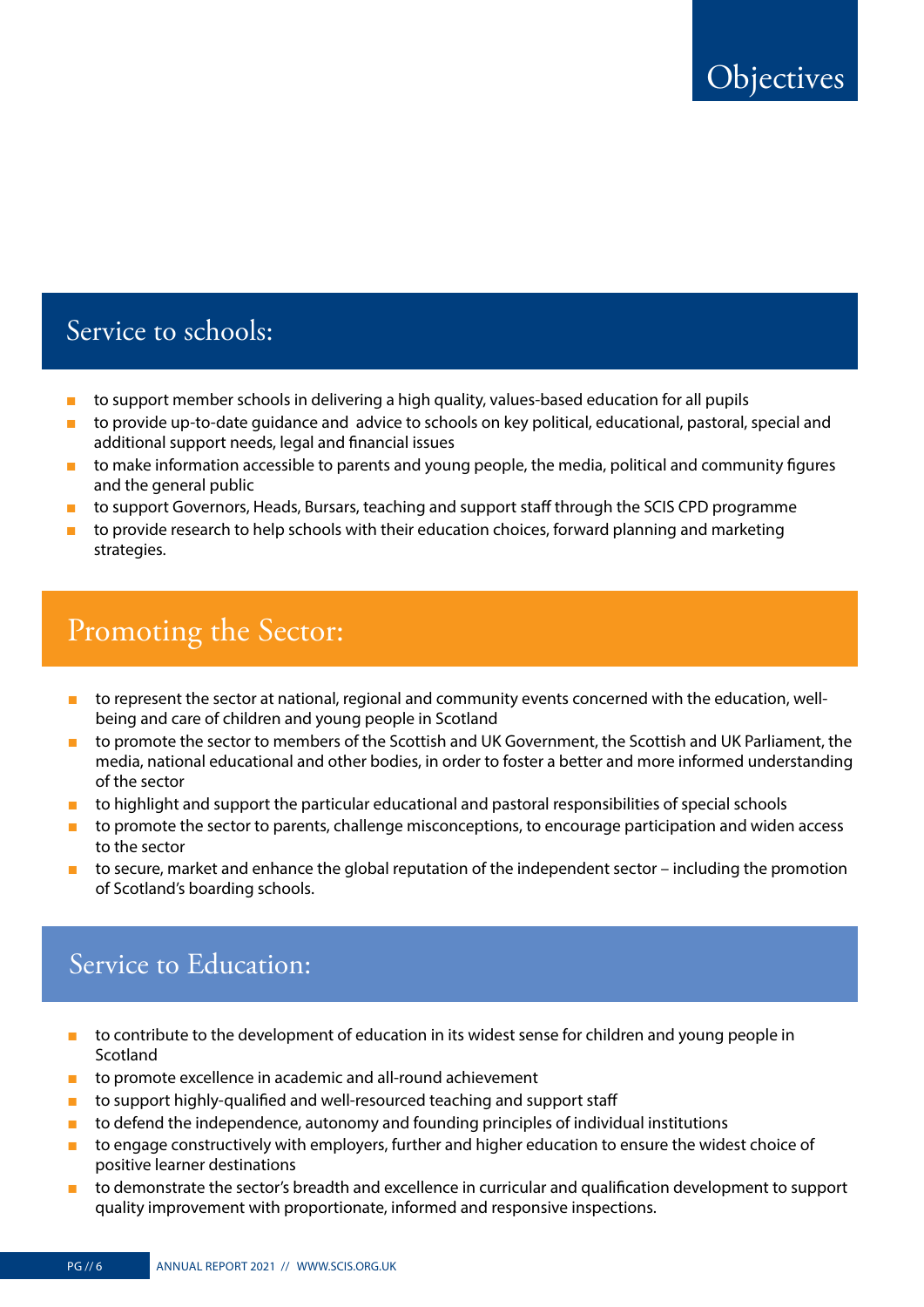## <span id="page-6-0"></span>Our Year Achievements and Performance

### SCIS school statistics

SCIS provides analysis of pupil numbers, staffing levels, examination results, leaver destinations and the financial assistance provided by independent schools – as well as ad hoc research work requested by the Governing Board of SCIS and individual schools. All research findings are published on the SCIS website. The historical and comparative data which SCIS provides helps schools demonstrate their value for money and evaluate their position in a wider context. Statistics are not provided to generate 'league tables' or for direct comparisons between member schools. In 2021:

- SCIS member schools remains approximately equivalent to the eighth largest local authority in pupil numbers.
- The independent school sector employs 3,600 in the teaching workforce in Scotland. There are approximately 3,300 part-time and full-time non-teaching staff including residential care, support and administrative staff.
- At least 88% of leavers entered further or higher education.

### Pupil numbers



At the start of each new academic year SCIS conducts a census to gather data from member schools, which provides an overview of the sector. The analysis of this data is made available to member schools, the public and the press. Facts and statistics about pupil numbers and demographic projections can be downloaded from the SCIS **[website.](http://www.scis.org.uk)** 

As at September 2021 there were 29,032 (2020: 28,724) pupils in SCIS schools. Of these, 1,338 (2020: 1,398) were children in nurseries, 9,736 (2020: 9,692) were in primary schools and 17,958 (2020: 17,634) were in secondary schools. Pupil numbers in the independent sector remained robust with a 1.1% rise since 2020, representing 4.1% of the Scottish school pupil population, despite Covid-19 challenges for families and for international pupils.

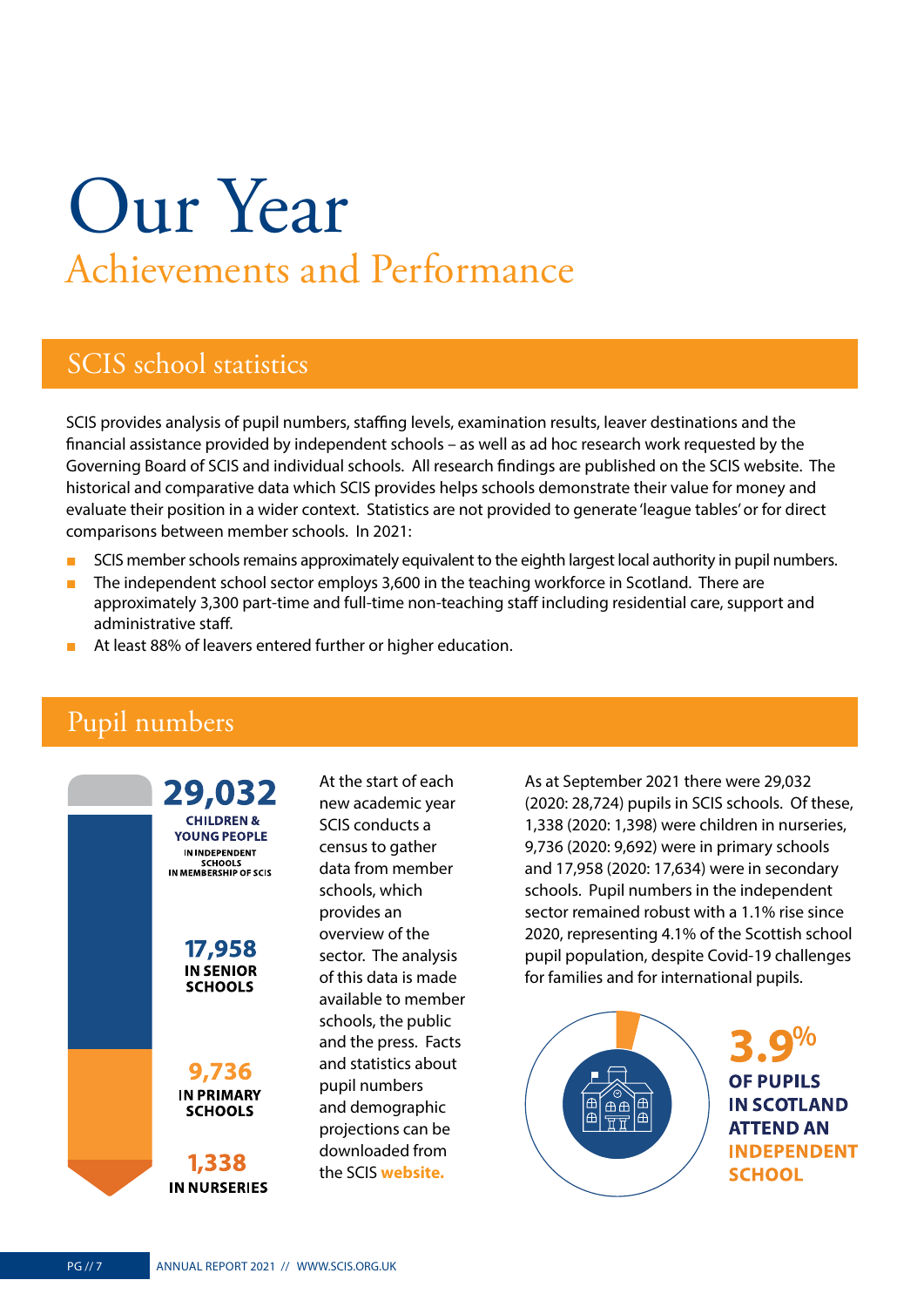### Financial assistance

All mainstream member schools offer financial assistance, most commonly in the form of means-tested awards, granted on the basis of financial need. The level of financial assistance can vary considerably from a free place (where 100% of the fees are met by the school) to awards worth around 20% of the fees. All financial assistance, means-tested or otherwise, continues to grow each year – now in excess of £50 million per year. In 2020-21, approximately one quarter of all pupils received some form of financial help with their fees, although exact figures are not possible due to the disruption to the school year of Covid-19 and the refocussing of some funding towards hardship support.



### Examination Results

Although the majority of senior pupils in the independent sector sit Scottish Qualifications Authority (SQA) examinations, a significant number are presented for GCSE, A Levels and the International Baccalaureate. The full table of SQA postmarking review results by school is usually published by SCIS each year on the SCIS website.1 A substantial number of schools no longer contribute to an overall survey for the sector so SCIS no longer compiles or releases individual school data to the public, nor does it contribute to any externally compiled "league tables".

In 2021 as in 2020 no examinations were held in the diet, due to Covid-19. As such, comparative certification data with previous years will be revisited when public examinations restart. Figures for independent schools in 2021 are produced below.

Comparable figures for Scotland in International Baccalaureate, A Level and GCSE results are not currently available although individual results for each participating school are available. In normal circumstances, each year the Independent Schools Council (ISC) releases A Level and International Baccalaureate results and Scottish independent schools are included in the data produced.<sup>2</sup>

| 2021                   | SCIS entries as a %<br>of all entries | <b>Entries SCIS</b><br>schools | <b>Entries all</b><br>schools | <b>A-C Pass Rate</b><br><b>SCIS Schools</b> | <b>A-C Pass Rate all</b><br>schools % |
|------------------------|---------------------------------------|--------------------------------|-------------------------------|---------------------------------------------|---------------------------------------|
| National 4             | $0.7\%$                               | 806                            | 104,378                       | 93.3%                                       | 86.1%                                 |
| National 5             | 6%                                    | 17,839                         | 297.973                       | 96.8%                                       | 85.8%                                 |
| <b>Highers</b>         | 7.1%                                  | 13,843                         | 194,661                       | 97.2%                                       | 87.3%                                 |
| Adv Highers            | 15.3%                                 | 4,108                          | 26,795                        | 97.3%                                       | 90.2%                                 |
| Scottish Baccalaureate | 8.6%                                  | 13                             | 152                           | 100%                                        | 91.4%                                 |

 $^1$ http://www.scis.org.uk/facts-and-figures/exam-results/ $^2$ <http://www.isc.co.uk/research/exam-results/>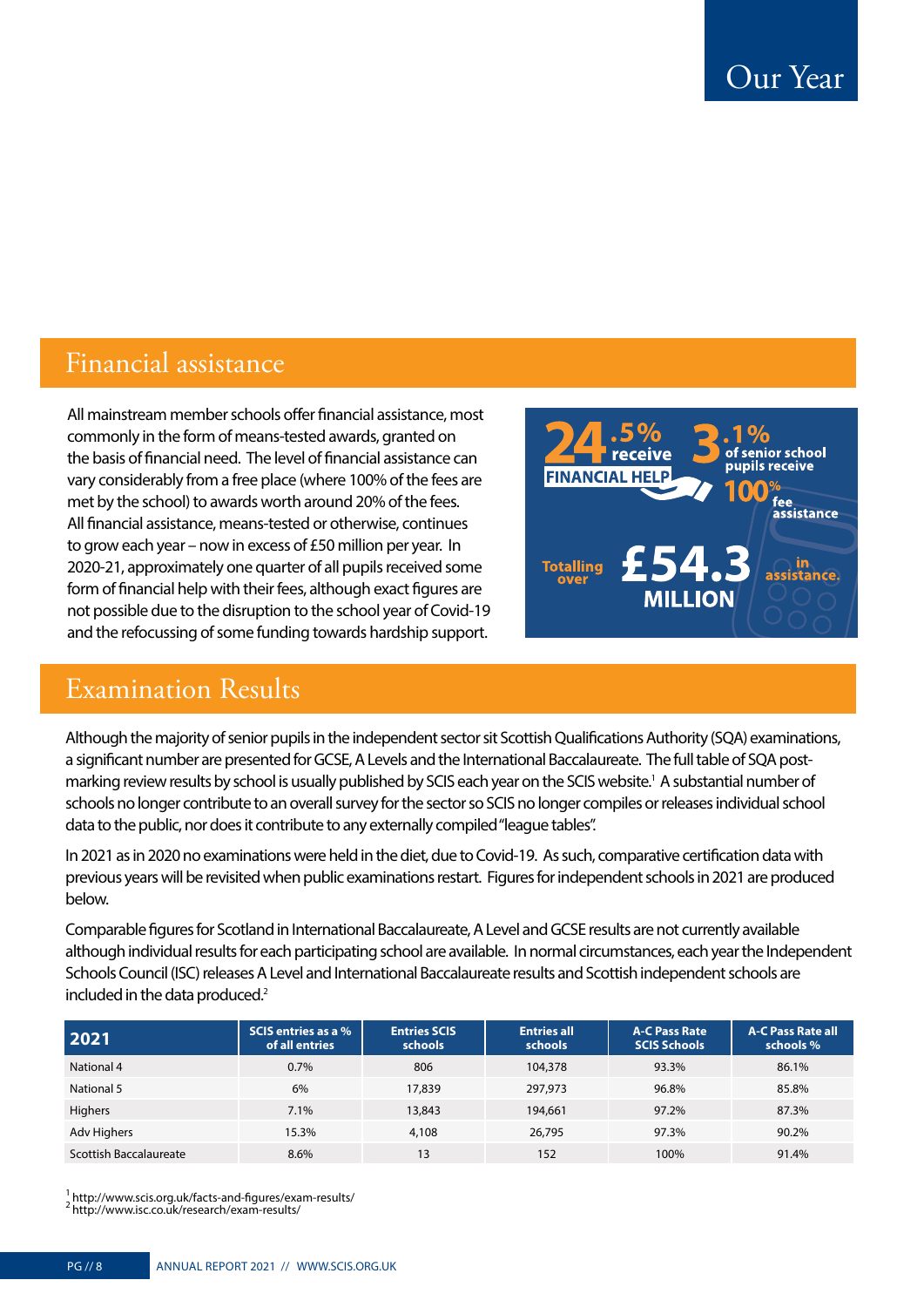# <span id="page-8-0"></span>Services to Schools

#### **COVID-19**

The SCIS office remained closed throughout 2021 following government guidance and home-working continued. The AGM was cancelled and business concluded online, while the 2020-2021 session of PLD events and other meetings remained virtual. Finance and General Purposes Committee and Governing Board business was conducted online throughout 2021.

SCIS continued to work with the Scottish Government, the Registrar, Health Protection Scotland, NHS Scotland, Education Scotland, The Care Inspectorate, SQA, GTCS and others to ensure full awareness and handling of issues relating to reopening, infection control and teaching and learning issues around the 2021 examination diets. SCIS was remained on the Independent Schools Council Coronavirus Contingency Group from March to December 2020, as well as regular meetings of international school associations.

#### **SCHOOLS**

SCIS continued to be represented on infection control and public health meetings, primarily in Lothian, which have provided a range of checklists, template letters and background documentation for schools and for parents. The removal of local restrictions and the move beyond Level 0 of lockdown restrictions in the summer of 2021 allowed schools to plan, in the main, for full reopening. Representations were also made to the Scottish Government concerning the possible return of spectators to schools sports events held outside. Parents were aware that advice for club sports events, as well as music festivals, provided a clear contradiction with policy on parents at pitch side. The issue was raised at the Government's Advisory Sub-Group on Children and Education on 21 September.

Scottish Ministers approved in October the return of spectators to school sports events held outdoors. Other mitigations within schools, such as use of face coverings, were maintained beyond the half-term holiday. There

was no easing of restrictions on in-school assemblies, Christmas services, ceilidhs, Nativity plays etc.

SCIS worked with NHS services on the planned introduction of seasonal 'flu vaccinations for all secondary pupils and front-facing school staff in the autumn and winter of 2021, to prevent a combination of pressures on workforce and hospital numbers due to ongoing Covid measures. SCIS also worked with NHS Boards to ensure that any other vaccinations missed during the period of Covid restrictions were rescheduled – such as HPV and teenage boosters.

The Scottish Government has announced that full school inspections would re-commence in the academic year 2021-22.

#### **EXAMINATIONS**

SCIS is represented on the National Qualifications steering group, working group, and communications sub-group chaired by the SQA and Scottish Government. These prepared messages for pupils and families prior to the verification of results in 2021 awarded through the Alternative Certification Model. The groups will be drawing up a range of measures and continuities for the planned 2022 diet of national qualifications.

SCIS joined SQA centres in opposing strongly the intention to make no refund to centres of SQA examination fees for the second year running, unlike examination boards in England and Wales. In September 2021, the Scottish Government responded:

"Despite there being no full exam diet this year, there is still a significant amount of work involved in making sure learners receive the qualifications they deserve. Local authorities, colleges and independent schools have benefitted from charges for National Qualifications being fixed since 201213, despite increasing costs to deliver National Qualifications. This means that the charges raised by SQA provide a contribution towards the costs of delivering National Qualifications, but the charges do not cover the full costs.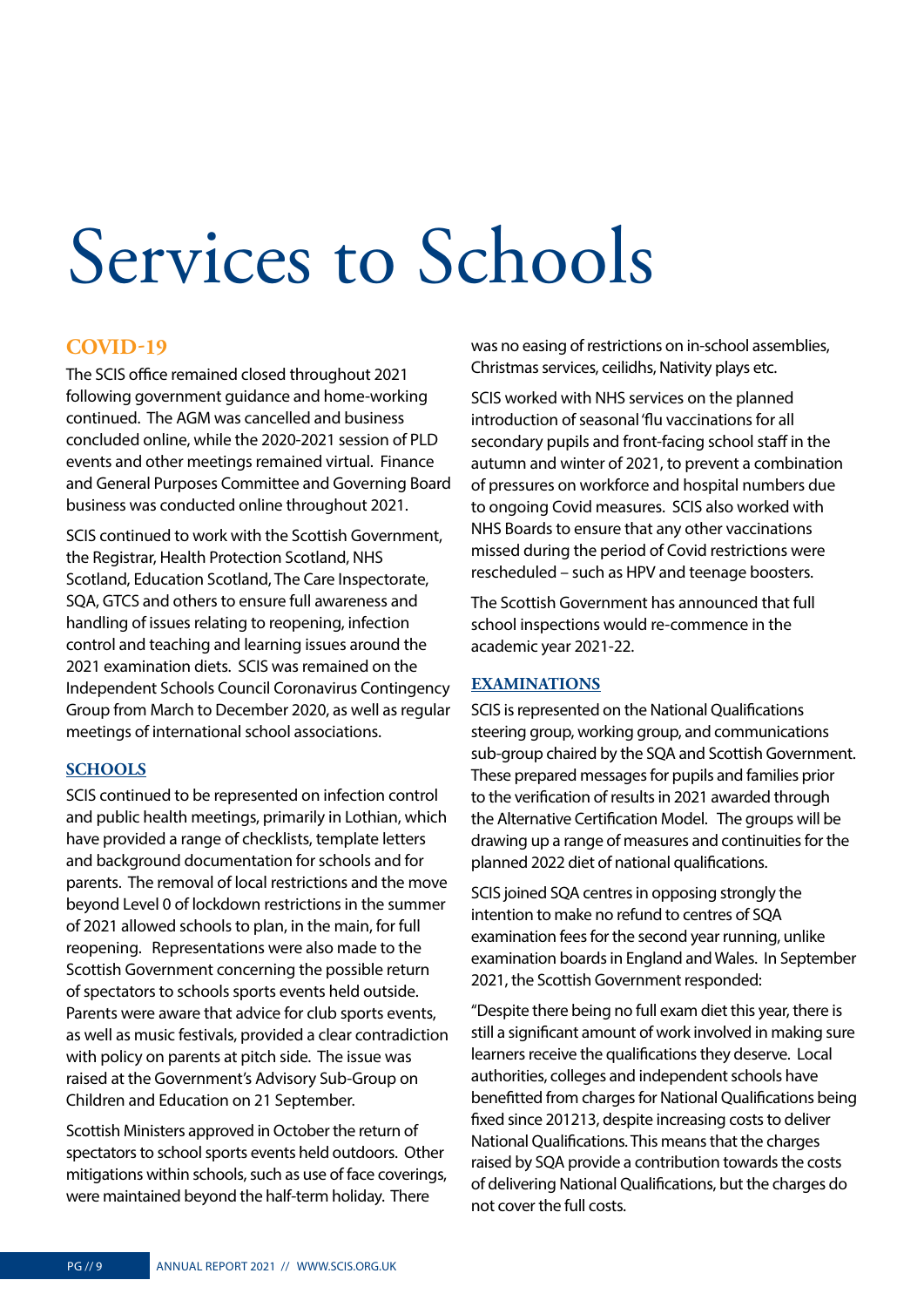The costs of awarding National Qualifications, even this year, are greater than the contribution made by local authorities, independent schools and colleges. SQA estimates that the costs of delivering national qualifications in 2021 was £41.7m, while income from local authorities, colleges and independent schools is expected to be £30.5m. The remaining cost is covered by SQA's grant in aid budget from the Scottish Government.

In addition, 2020 and 2021 late entry fees have been waived and there have been no charges for appeals. Given the entry fees and Local Authority levy for National Qualifications do not cover the full costs of delivery and continues to be supported by grant-in-aid from the Scottish Government there are no plans to reimburse National Qualifications payments from local authorities, colleges or independent schools."

In September, three contingencies were agreed by working groups for the 2022 diet, depending on the nature of public health requirements nearer the time. SQA published further guidance in October 2021 to support teachers and lecturers, based on last year's guidance on estimates and including information on determining provisional results should the exam diet be cancelled.

#### **BOARDING**

Specific issues relating to boarding and Covid-19 were raised with the Scottish Government and other regulatory bodies, in cooperation with the Boarding Schools Association. In the summer of 2021 the Scottish Government decided to support continued partial isolation for international boarders returning from 'Amber List' countries, a move opposed by schools, the Boarding Schools Association and SCIS due to the timing, lack of preparation, and absence of supporting clinical data. SCIS sought confirmation of Scottish Government intentions for international pupils (many of whom are fully vaccinated) returning after autumn half-term and Christmas holidays, given that the Amber

list of countries was subsequently discontinued by the UK Government. The Scottish Government followed the UK Government in terminating the use of the Red list of countries, meaning that all inward international travel would depend upon individual vaccination records.

SCIS also liaised with the Scottish Government to procure bulk supplies of PCR testing kits for boarding schools, in anticipation of any later rise in infection within Scotland.

#### **COVID RECOVERY**

The Scottish Government launched a consultation from August to November on Covid recovery. The Government was reviewing the impact of Covid on the Scottish statute book and wished to remove measures no longer needed in order to respond to the pandemic, whilst keeping those where there is "demonstrable benefit".

The consultation paper focused on reviewing the legislative powers that have supported the Government's response to Covid. A SCIS draft response commented on the proposals to extend indefinitely powers over school closures etc. provided for in current emergency legislation, and the need for financial support for independent institutions if closed by Government demand, as well as public health measures including vaccination. The SCIS response observed:

"Such a power would have a disproportionate effect on independently-funded and governed schools, as it is independent Boards of Governors (often Charity Trustees) who hold managing authority for such institutions. No such automatic power should be held by Government without a commensurate responsibility to ensure the financial viability of any such institution.

Any measures affecting independent schools should be proportionate to the risk in and/or associated with those schools and be subject to a financial and business continuity impact assessment in relation to the schools.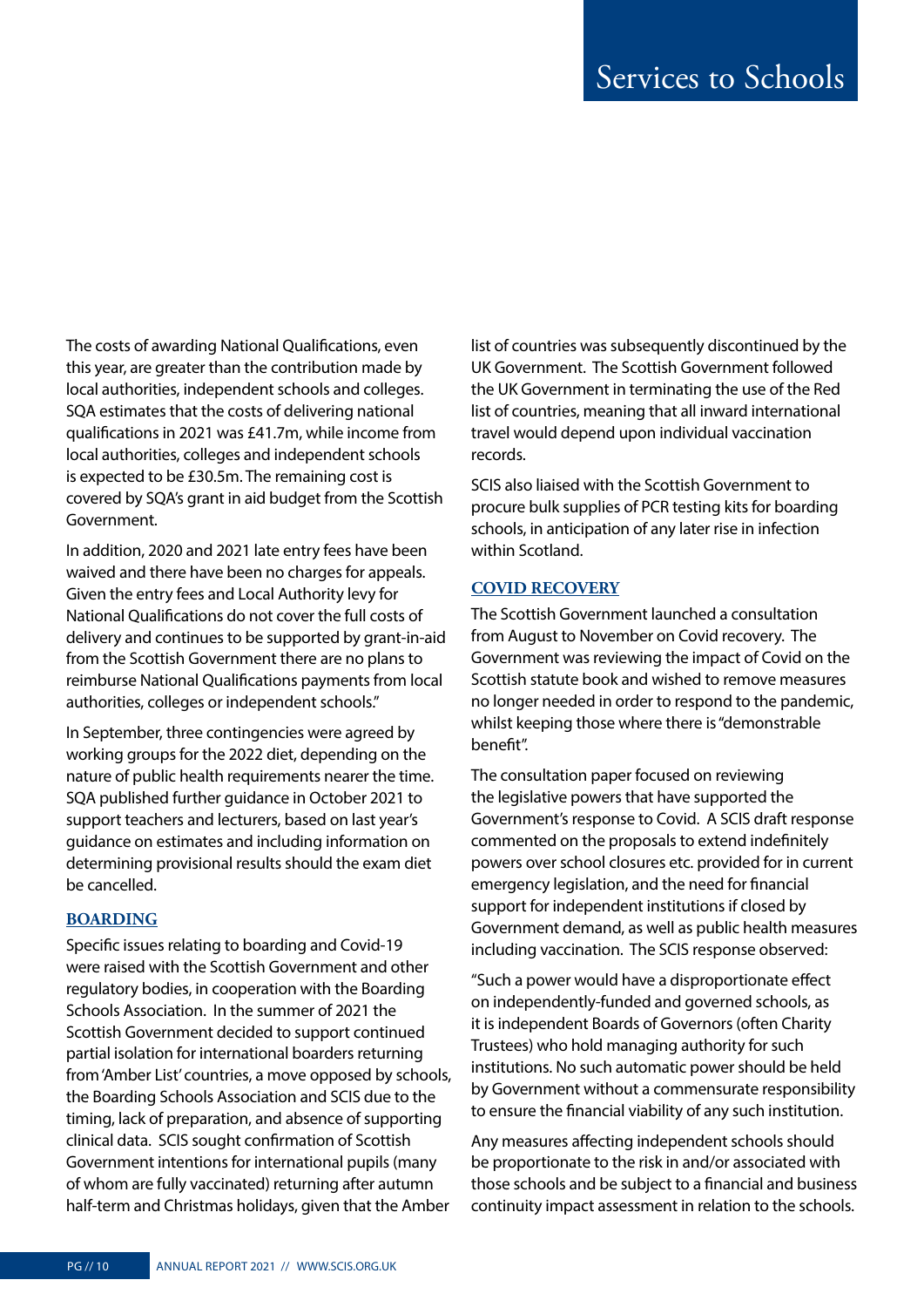Where measures are deemed necessary which the impact assessments show may risk to the financial viability of independent schools, consideration should be given to direct financial support to the schools. Financial support should also be considered where additional resources are identified as being necessary to implement the measures in local authority and grant-aided schools.

As such, the power to close independent institutions should not be extended permanently beyond those specific areas allowed for in the Registration of Independent Schools. The Covid crisis has shown that it is possible to act quickly and effectively, working with schools, in times of national emergency without utilising wide and permanent powers. As and when necessary, such refreshed demands can be made of educational establishments."

"Specific prior consideration should also be required of the circumstances of boarding school with large numbers of international pupils (often subject to varied travel, public health and vaccination measures), as well as different age-groups and campuses, such as all-through schools, those with nursery provision, or those limited to certain age groups (e.g. "preparatory" and "upper" schools). Sectoral contingency groups representing these differences could be established as part of any permanent response to Covid-19, which might also reflect those areas where shared facilities or expertise might be called upon at any early stage."

In terms of wider Covid recovery, SCIS stated:

"the upcoming re-framing of Getting It Right for Every Child, including the Children and Young People Act, should be revisited to include genuine equity of access to all necessary health and related support provisions for all children and young people in Scotland.

Any decision – for whatever reason – to seek an alternative form of schooling or an alternative curriculum should not in any way be interpreted by national and local services to mean that a young person has opted-out of taxpayer-funded services such as mental health support, educational psychology or other forms of therapy that may be required to sustain 'children's well-being and mental health' especially if the national commitment is to a 'person centred approach'. It is not possible to gauge the needs of any young person based upon the educational institution they attend – not least given the wide range of independent additional support needs provision across Scotland, as well as the widening access programme that is being extended annually by mainstream independent schools as part of their public benefit responsibilities. The person centred alleviation of public health crises, whether pandemic or endemic, should not be constrained by any differences of management or governance."

#### **NON-DOMESTIC RATES (SCOTLAND) ACT 2020**

The Finance Secretary announced in Parliament on 16 February that the removal of NDR relief from independent schools would be postponed until 1 April 2022, following a request from SCIS to the Government on 25 January, due to ongoing Covid-19 restrictions.

#### **LOBBYING (SCOTLAND) ACT 2016**

SCIS updates a "Transparency" page on the SCIS website, with any formal meetings with the Scottish Government, Ministers, the Scottish Parliament or MSPs. (http://www.scis.org.uk/about-scis/transparency/).

#### **SCOTTISH TEACHERS' PENSION SCHEME**

SCIS sits on the Advisory Board of the STPS on behalf of the independent sector's scheme members. The scheme is an unfunded one, with no fund of assets, so current pension payments are made from current contributions from employers and employees.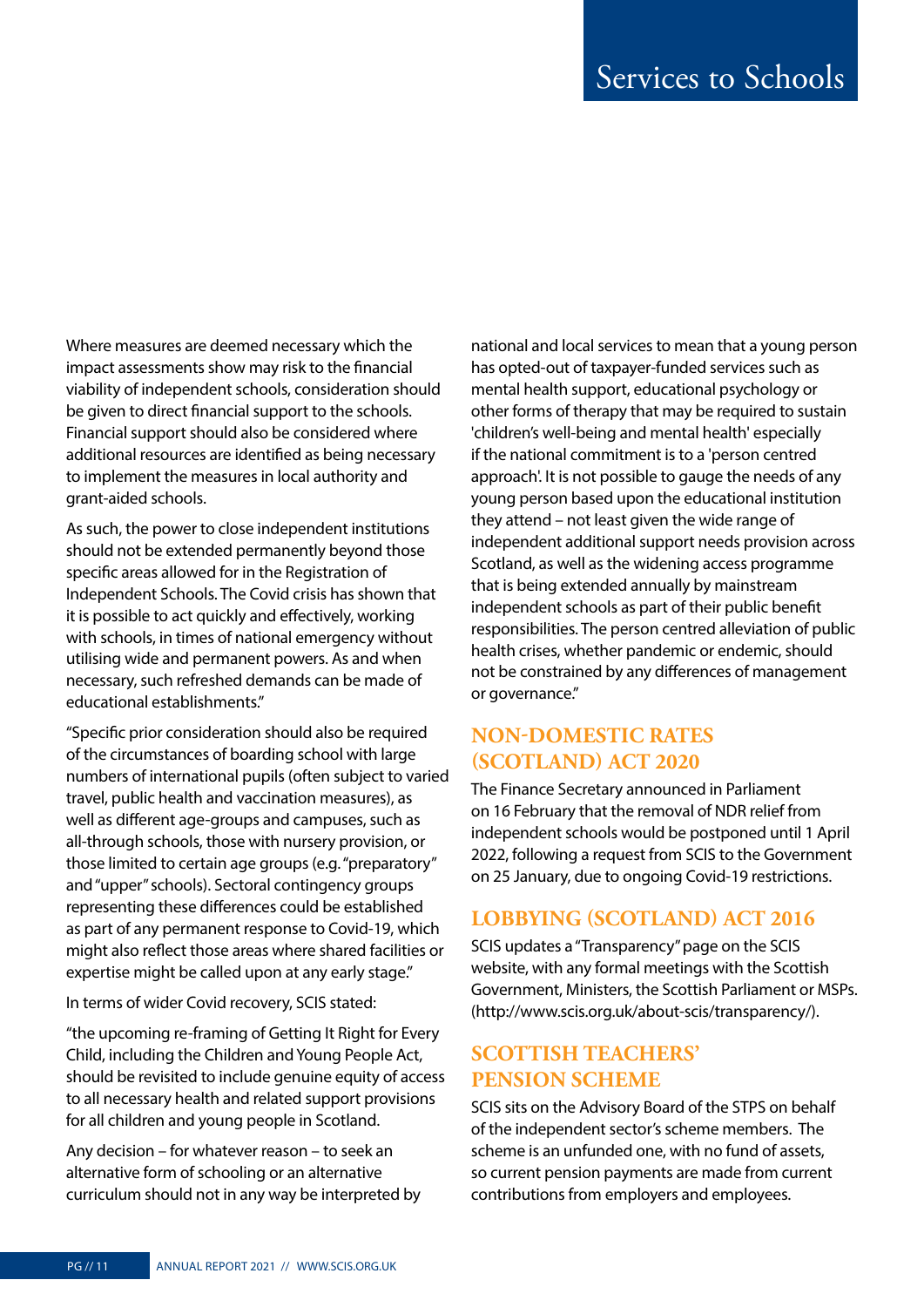In autumn of 2021, the possibility of phased withdrawal/mixed economy in the Teachers' Pension Scheme for England and Wales commenced. Current teachers will be able to continue participation in the TPS if their independent school employer decides to freeze participation in the TPS with new teachers being enrolled into an alternative pension scheme. In consultation with member schools, SCIS asked the Scottish pension scheme Advisory Board to consider an equivalent measure.

The STPS Advisory Board has also been briefed by HM Treasury on the possible cost implications of the remedy schemes being consider to meet the age discrimination claims upheld by the "McCloud/ Sergeant" judgement.

The UK Government published a response to the 'Public Service Pensions: cost control consultation" in October 2021. The Scottish Scheme Advisory Board (SAB) members – including SCIS – wrote to the UK Government to "register their collective concern regarding the Government's plan to introduce an "economic check".

SAB members viewed the introduction of this check as an unnecessary and unhelpful addition, and shared the concerns expressed by many respondents to the consultation regarding this being a breach of the 25 year guarantee, that changes in the SCAPE discount rate would not impact members benefits, and that such an economic check (at this stage unspecified) would not be objective or transparent.

This is seen as Government interference and its introduction is not viewed as being of benefit to either the Scheme itself or to its members. In addition, the speed in application of this change, in time for the 2020 valuations, seems inappropriate given the postpandemic economic uncertainties.

#### **SCOTTISH CHILD ABUSE INQUIRY**

The Inquiry began taking evidence on its Boarding Schools case study on 16 March. Lady Smith initially heard opening statements from the five existing schools called, as well as a representative of Keil School. Survivor statements and detailed sessions with current and former staff and governors were held with all schools. SCIS staff were present at every day of boarding school evidence, giving evidence in person as well as following up with solicitors to the Inquiry on specific questions or clarifications raised by the evidence heard.

All witness statements and transcripts of hearing are available on the Inquiry website (www. childabuseinquiry.scot).

The published case study from Lady Smith is expected in Spring 2022, prior to which bodies such as SCIS were expected to be called to respond to issues heard in evidence. In the summer of 2021, the Inquiry published its case study on Benedictine Order establishments, including evidence and conclusions concerning Fort Augustus Abbey and Carlekemp schools, both onetime SCIS member schools.

On 9 November the Scottish Government published an update on the progress of the redress scheme and Redress Scotland.

#### **CHILD PROTECTION**

SCIS worked to augment existing child protection training, the catalyst being the mandatory requirement (from October 2021) that all colleagues working in independent schools should have the appropriate level of child protection training during a 12 month period, that was introduced by The Registration of Independent Schools (Scotland) Amendment Regulations 2021 that came into force in October 2021.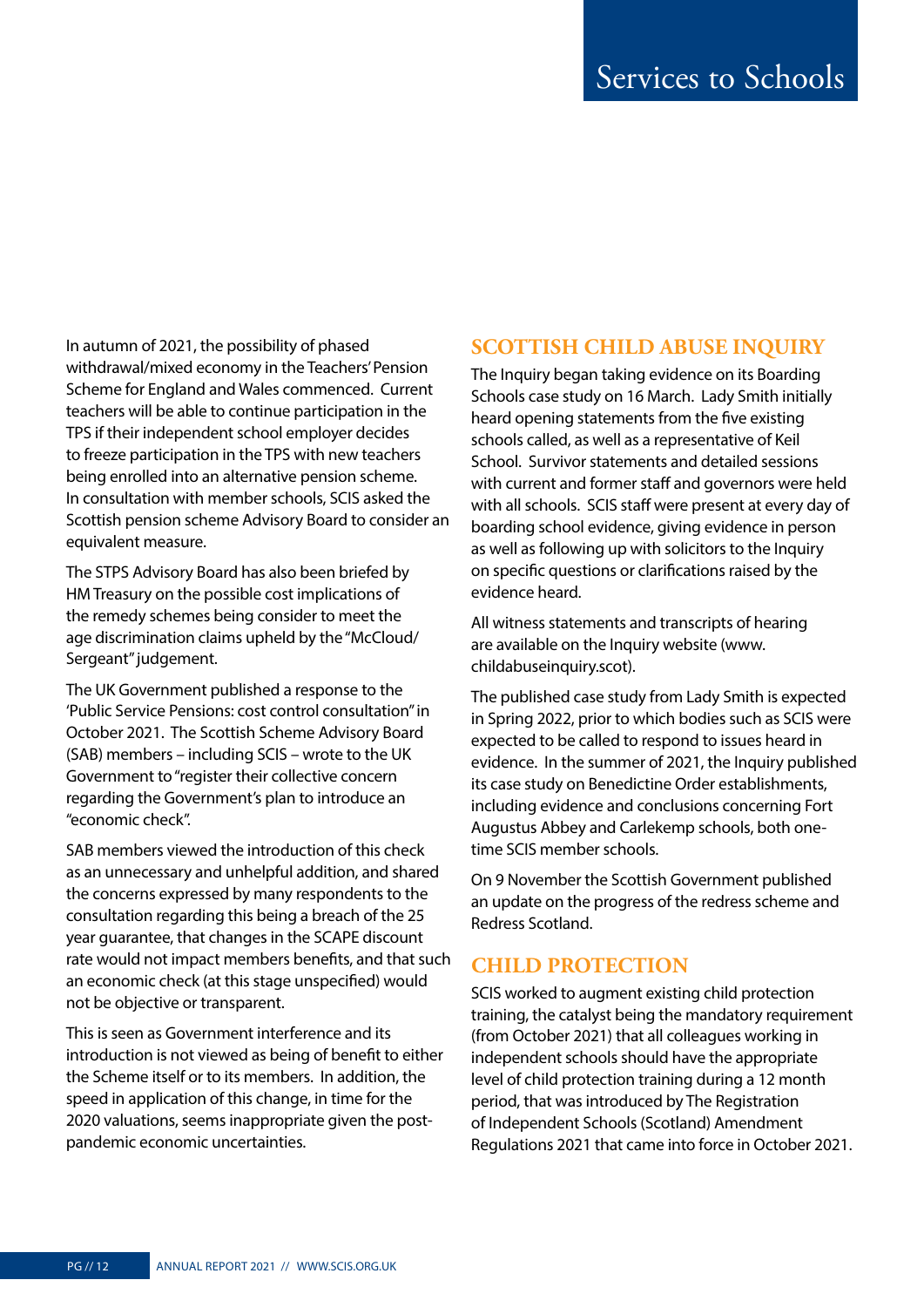#### **RACE EQUALITY AND ANTI-RACISM**

SCIS joined a working group with Scottish Government, Education Scotland and key third-sector bodies to discuss development and awareness of new approaches to racism and racist incidents in education.

#### **GENDER BASED VIOLENCE**

Given current evidence on gender based violence in schools across Scotland, and partially prompted by the 'Everyone's Invited' movement, SCIS liaised with the Scottish Government and joined the Gender Based Violence in Schools Working Group.

#### **UNITED NATIONS CONVENTION ON THE RIGHTS OF THE CHILD**

SCIS worked with the Scottish Government on the incorporation of children's rights into the curriculum, following the completion of The United Nations Convention on the Rights of the Child (Incorporation) (Scotland) Bill. The Bill has yet to become law due to a challenge to the UK Supreme Court by the UK Government under the terms of The Scotland Act.

SCIS will also follow interpretation of Article 28.b of the Convention which also enshrines, "the development of different forms of secondary education, including general and vocational education". In addition, particularly as relates to additional support provision, State Parties must offer "financial assistance in case of need".

#### **PROGRAMME FOR GOVERNMENT**

The Scottish National Party and Scottish Green Party agreed a joint programme for government and cooperation agreement in September 2021. The cooperation agreement stated:

"While we have agreed to work together to take forward a programme of education reform, private fee-paying independent schools are excluded from this agreement."

#### **GENERAL TEACHING COUNCIL FOR SCOTLAND**

In October 2021, the GTCS published draft revised Registration Rules to simplify the registration framework,

ensure that the categories and status of registration reflect the current needs of the education system, and widen the means by which GTC Scotland enable and encourage registrants to continue to grow as professionals through a revised 'Additional Registration' framework.

In December SCIS prepared a consultation response that objected to various aspects on the basis of sectoral diversity and specialism, including:

- that the place of Preparatory Schools and schools offering alternative curricular was not accounted for in the model;
- the proposed removal of the ASN category;
- the proposed removal of the Provisional Conditional category;
- the ongoing lack of registration options for certain categories and subjects.

#### **GOVERNING BOARDS**

SCIS staff took part in several regular or strategy meetings online of individual school Governing Boards during 2021 and are always available to do so.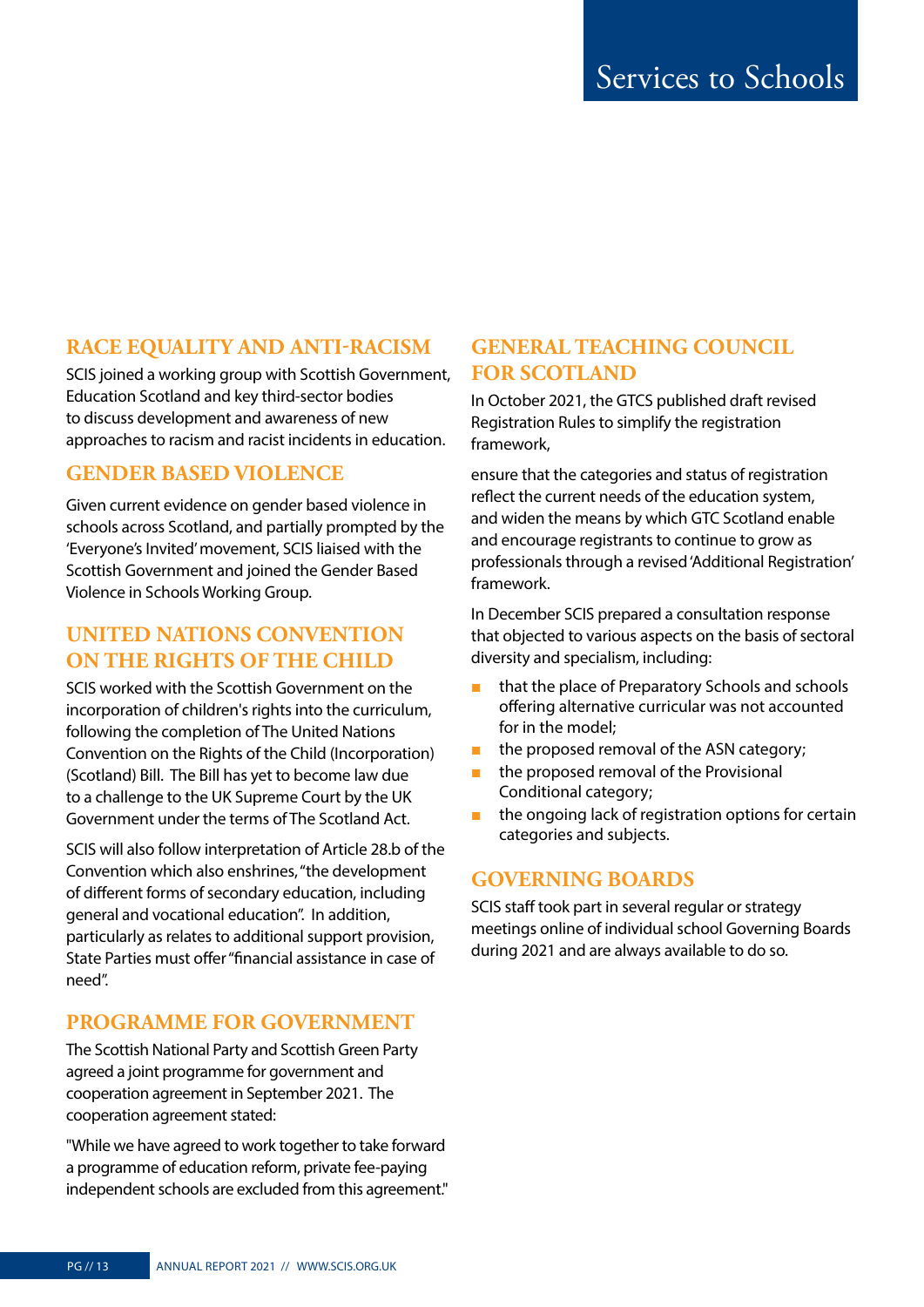### <span id="page-13-0"></span>Professional learning

Sustaining and developing the ICE strategy was the priority for 2021; with the three pillars of keeping the sector *Informed*, *Collaborative* and *Engaged* continuing to be the key drivers throughout the year. Activity in this context was:

| <b>Key Driver 1</b><br><b>Informed</b>      | Ensuring the sector are <i>informed</i> about professional<br>learning/educational developments<br>Range of signposting, including creation of further wakelets, launch<br>п<br>of a Good Practice Guide for Recruitment and Selection which was<br>complemented by a suite of professional learning modules<br>Targeted up-dates to groups of colleagues with a specific focus on SQA Co-<br>п<br>ordinators, Child Protection Co-ordinators and Professional Learning Leads |
|---------------------------------------------|-------------------------------------------------------------------------------------------------------------------------------------------------------------------------------------------------------------------------------------------------------------------------------------------------------------------------------------------------------------------------------------------------------------------------------------------------------------------------------|
|                                             |                                                                                                                                                                                                                                                                                                                                                                                                                                                                               |
| <b>Key Driver 2</b><br><b>Collaborative</b> | Providing opportunities for the sector to work <b>collaboratively</b> with<br>each other and share experiences and best practice<br>Range of consultations including sector-wide relating to the requirements<br>for GTCS Professional Update and the re-refreshed GIRFEC Guidance<br>Series of on-line collaborations with the v-CoPs being instrumental in this regard                                                                                                      |
|                                             |                                                                                                                                                                                                                                                                                                                                                                                                                                                                               |
| <b>Key Driver 3</b><br><b>Engaged</b>       | Ensuring the sector has a voice and is hence <i>engaged</i> in<br>the professional learning opportunities<br>Empowering colleagues to facilitate sustained engagement eg launch of a<br>dedicated Junior School/Prep Pathway led by the sector<br>Configuring on-line provision to utilise break-out rooms to enhance<br>п                                                                                                                                                    |
|                                             | connectivity across the sector                                                                                                                                                                                                                                                                                                                                                                                                                                                |

The activity of 3 national bodies informed the above direction of provision:

- 1. SQA -National Qualifications
- 2. Scottish Government GIRFEC/Safeguarding
- 3. GTCS Professional Up-date re-validation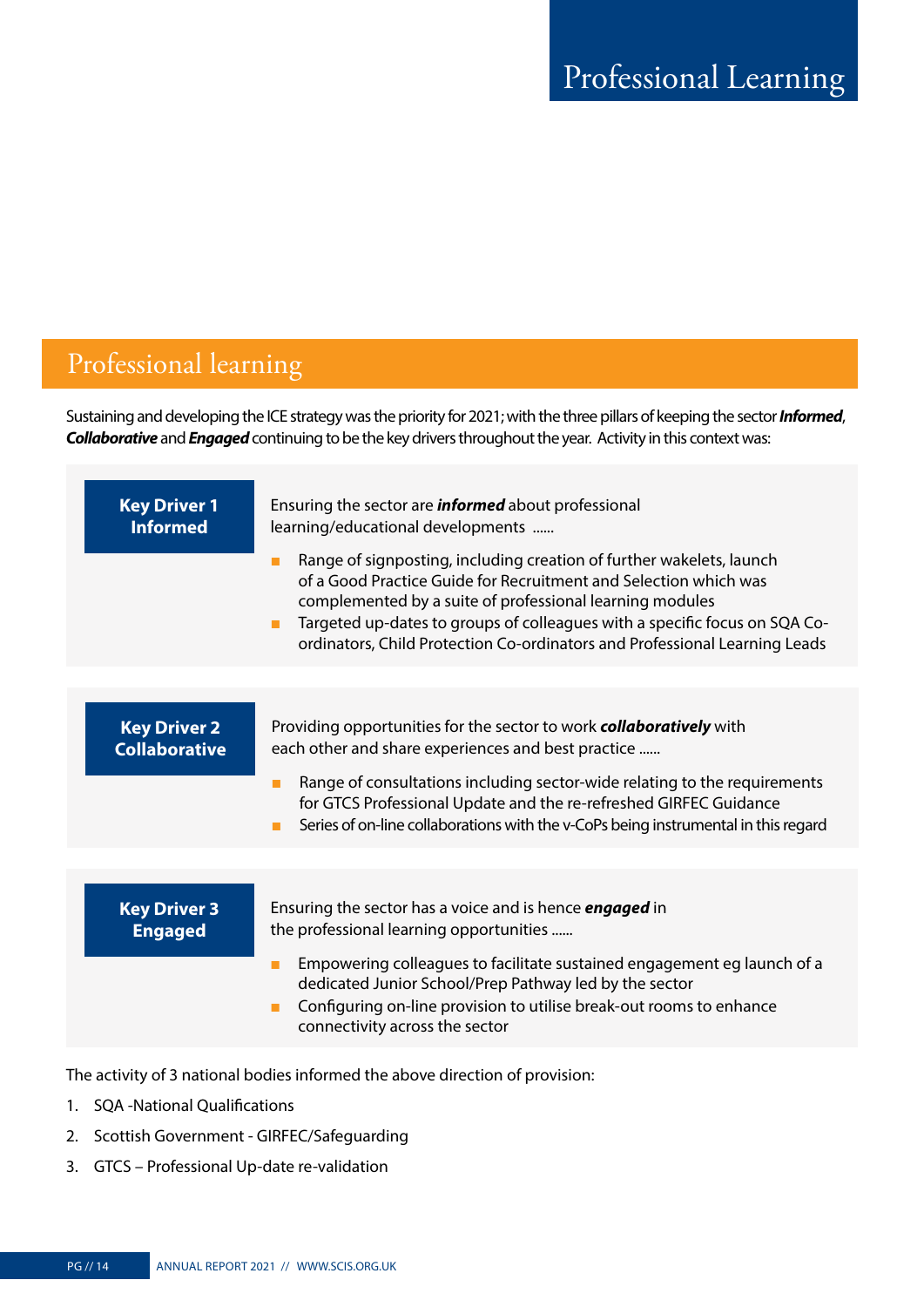#### **1. SQA - NATIONAL QUALIFICATIONS**

The cancellation of the SQA exam diet for 2021 prompted the implementation of the Alternative Certification Model (ACM) which ultimately relied on the submission of accurate provisional results based on demonstrated learner attainment being submitted by schools. A key ingredient of the reliability of the results was robust quality assurance procedures. To support the sector, a number of initiatives were developed, including:

- (i) Regular up-dates to SQA Co-ordinators and virtual sessions to feedback on SQA progress;
- (ii) Virtual subject sessions led by SQA appointees in the sector who agreed to share their expertise and provide advice/guidance;
- (iii) SCIS acting as a "Facilitation House" to link individuals, departments and schools together to embed external quality assurance procedures and support. This networking and support proved valuable to a number of schools and the practice was continued by many.

#### **2. SCOTTISH GOVERNMENT - GIRFEC/SAFEGUARDING**

Throughout 2021, professional learning provision saw an increased focus on supporting the sector in the context of GIRFEC/Safeguarding. Two key factors were instrumental in shaping this:

- 1. A substantial body of literature in the form of published reports synthesising research into the impact of the pandemic on children and young people; and
- 2. Changes in the national landscape in particular: the amendment to the Regulations (June 2021); the launch of the revised National Guidance for Child Protection (September 2021); GIRFEC refresh; and a range of other national priorities/initiatives (including SCAI) with a key focus on supporting the health and wellbeing of children and young people.

Several key considerations informed the professional learning provision in this context, including:

#### **Consideration One: The impact of the pandemic on children and young people**

Local, national, and global evidence-based research all cited the wide-ranging impacts that the pandemic has had on children and young people. Whilst there are reports of positive outcomes, in the case of the negative impacts, a myriad of mental health issues (with heightened levels of anxiety being dominant) coupled with the prevalence of increased cases of risk-taking behaviours (including online) are widely reported. The following are some areas that were researched and developed to support the sector during 2021:

- Stress and Anxiety
- On-line Safety
- Risk Taking Behaviours
- Connecting the sector: Pastoral Care/Child Protection Leads and Deputies: v-CoP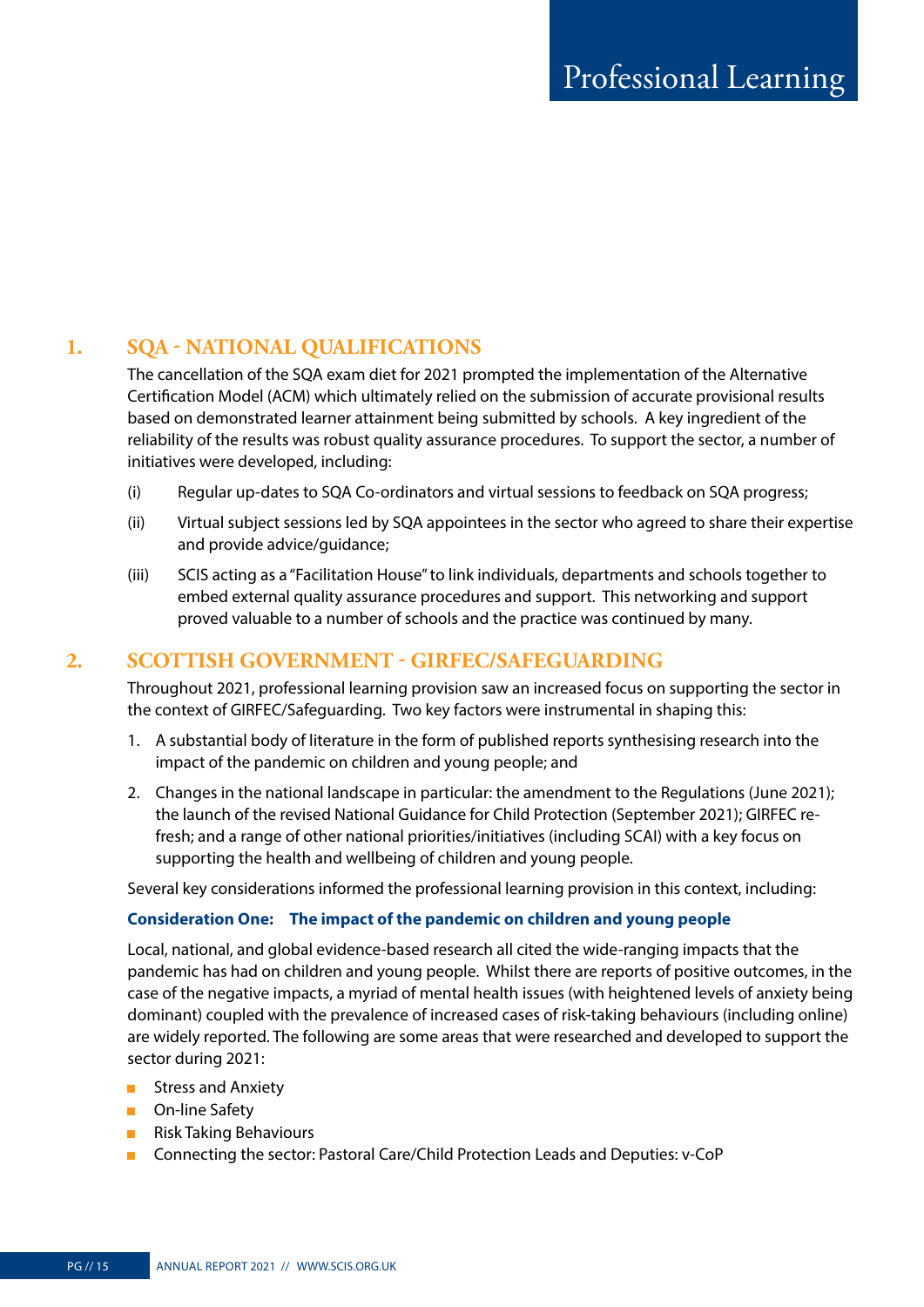#### **Consideration Two: Changes in the national landscape**

#### (i) Registration of Independent Schools (Scotland) Amendment Regulations 2021

In June 2021, the Scottish Statutory Instrument for the Registration of Independent Schools (Scotland) Amendment Regulations 2021 was laid before Parliament. A requirement of this legislation was that schools must provide "a statement confirming that all persons employed by or in the school have undertaken appropriate child protection training within the previous 12 month period".

A model which comprised of 4 strands was devised to support the sector in this context:

- Strand 1 Dedicated Child Protection Training for CPCs/Deputy CPCs
- Strand 2 Training for whole-school staff
- Strand 3 Deeper-dive training for all colleagues in pastoral care teams
- Strand 4 Good Governance: Training for Safeguarding Lead/s on Governing Boards and CPCs

#### (ii) National Guidance for Child Protection

The long-awaited National Guidance was launched in September 2021. During September we hosted an event attended by Scottish Government. In the interim we are liaising with Scottish Government and a key contributor to the national guidance to consider implications for the sector and re-calibrate to formulate the best way forward.

#### (iii) GIRFEC Re-fresh

Following a period of delay, the draft GIRFEC documentation/consultation was launched on 1 November. To complement the national event cited above, SCIS devised an engagement strategy to allow the submission to reflect the views of the sector.

#### (iv) Further national considerations

"Supporting transgender young people in schools: Guidance for Scottish Schools" was published by the Scottish Government in August 2021. In addition to signposting this guidance to schools, a dedicated wakelet was developed

#### **Harmful Sexual Behaviour by children and young people**

During 2020, the above Expert Report was published by Scottish Government. Throughout 2021, SCIS attended the Scottish Government led Harmful Sexual Behaviours Delivery Group. This engagement was the catalyst to working with an external partner to develop a bespoke programme for the sector –and SCIS complemented it with a dedicated wakelet.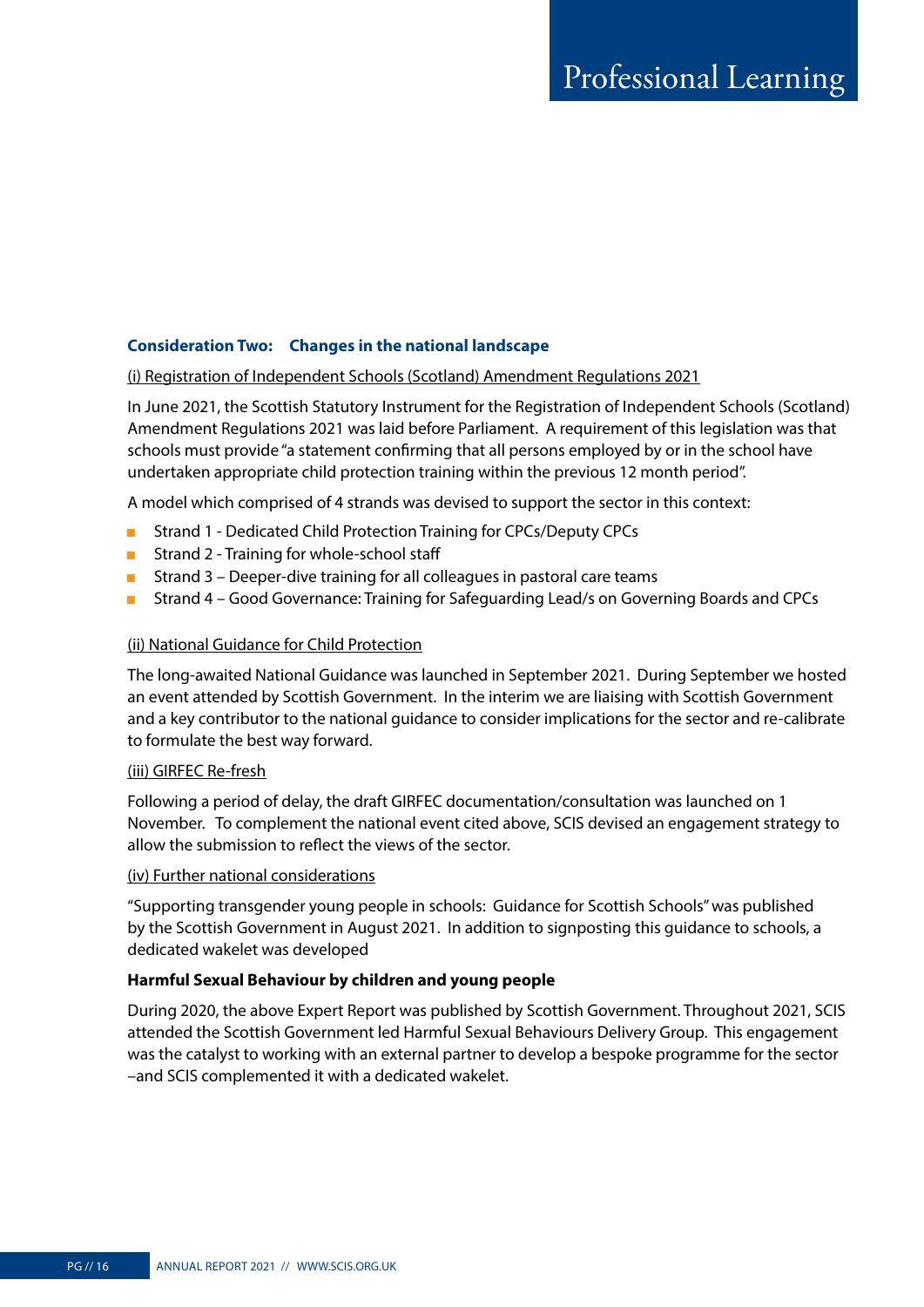#### **3. GTCS - PROFESSIONAL UPDATE RE-VALIDATION**

During 2021, the SCIS Guidance on the above was required to be re-validated. A full-scale re-write was required: this was due to a combination of factors including addressing the recommendations from the previous validation, incorporating the national model for professional learning and revised GTCS Guidance on Professional Review and Development/revised Professional Standards.

In a bid to realise sector-wide ownership of the revised Guidelines, a collaborative approach was adopted giving the sector agency by involving them in the process. In the period prior to the Panel meeting in May, the engagement strategy comprised:

- Creation of a short life working group (SLWG) to provide on-going support and advice;
- Dedicated Professional Learning events with GTCS input; and
- On-going consultation and information sharing.

Following a successful Panel meeting in May, the Guidance was re-validated unconditionally and provided schools with a framework to move forward with their individual re-validations between September-December 2021. During this period, SCIS provided monthly drop-in sessions to support schools, coupled with this individual engagement took place to provide constructive feedback on draft submissions.

During 2021 the professional learning provision was wholly on-line, delivered via a combination of Zoom and MS Teams. Strategies have been deployed to assist in making sessions interactive e.g. breakout rooms, polls, Mentimeter, etc. However, there has been increasing thought for the return of faceto-face professional learning and this is under careful review and consideration for 2022.

**To find out what the SCIS professional learning programme has to offer visit <https://www.scis.org.uk/professional-learning/> or follow us on Twitter [@sciscpd](https://twitter.com/sciscpd)**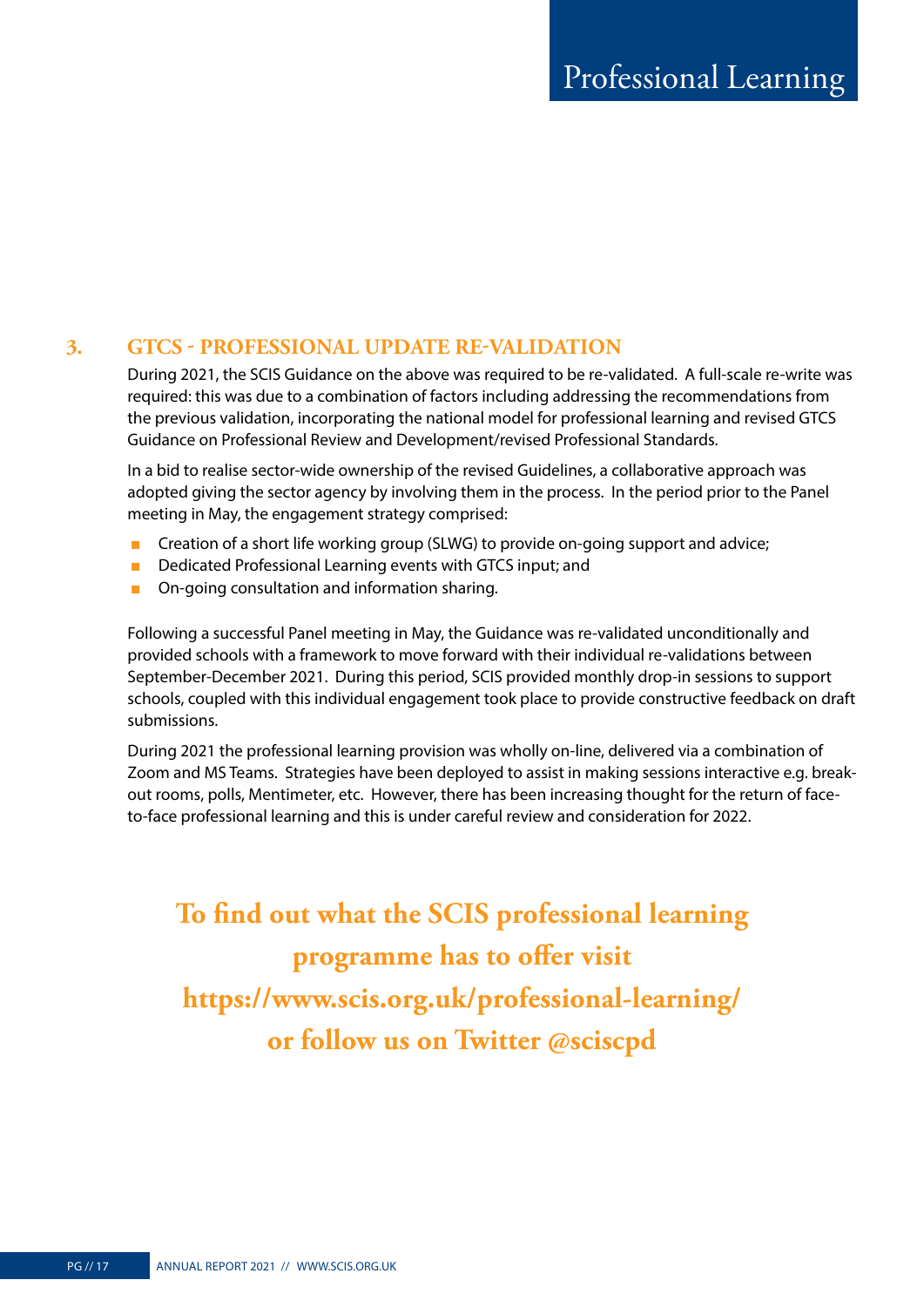# <span id="page-17-0"></span>Promoting the Sector

#### **COMMUNICATION**

SCIS supports member schools by celebrating the choice, diversity and excellence of an independent education in Scotland. The challenge is to raise awareness and understanding of the benefits of an independent education, alongside creating trust in the sector.

#### **Marketing Vision: 'To promote choice, diversity and excellence in independent education.'**

The objectives for the 2021 marketing plan were to:

- change perceptions of independent education amongst the wider public;
- raise awareness of the benefits of an independent education;
- bring new parents (and staff) into independent education in Scotland;
- strengthen the SCIS brand and profile.

Month to month activity has included:

- Managing social media channels with a focus on Facebook, Twitter and LinkedIn;
- Producing and promoting regular blog content on the SCIS website. In 2021 30 blogs on topics ranging from 'Sustainable Schools' to 'Why Scotland is the perfect place to raise a family' were published;
- Pitching and drafting regular thought leadership opinion pieces

#### **WEBSITE AND SOCIAL HIGHLIGHTS**

There were over 95,000 visitors to the SCIS website in 2021 a 5% increase from the 2020 figures. Top performing pages were:

- Vacancies (+5%)
- Professional Learning Events (+49%)
- SCIS Blogs (+25%)
- Coronavirus Guidance for schools (-57%)
- Find a School (+10%)

|                            | f      | $\rightarrow$ | $\overline{\mathbf{in}}$ |
|----------------------------|--------|---------------|--------------------------|
| <b>Number of Followers</b> | 592    | 3,089         | 501                      |
| % increase                 | $+20%$ | $+6%$         | $+29%$                   |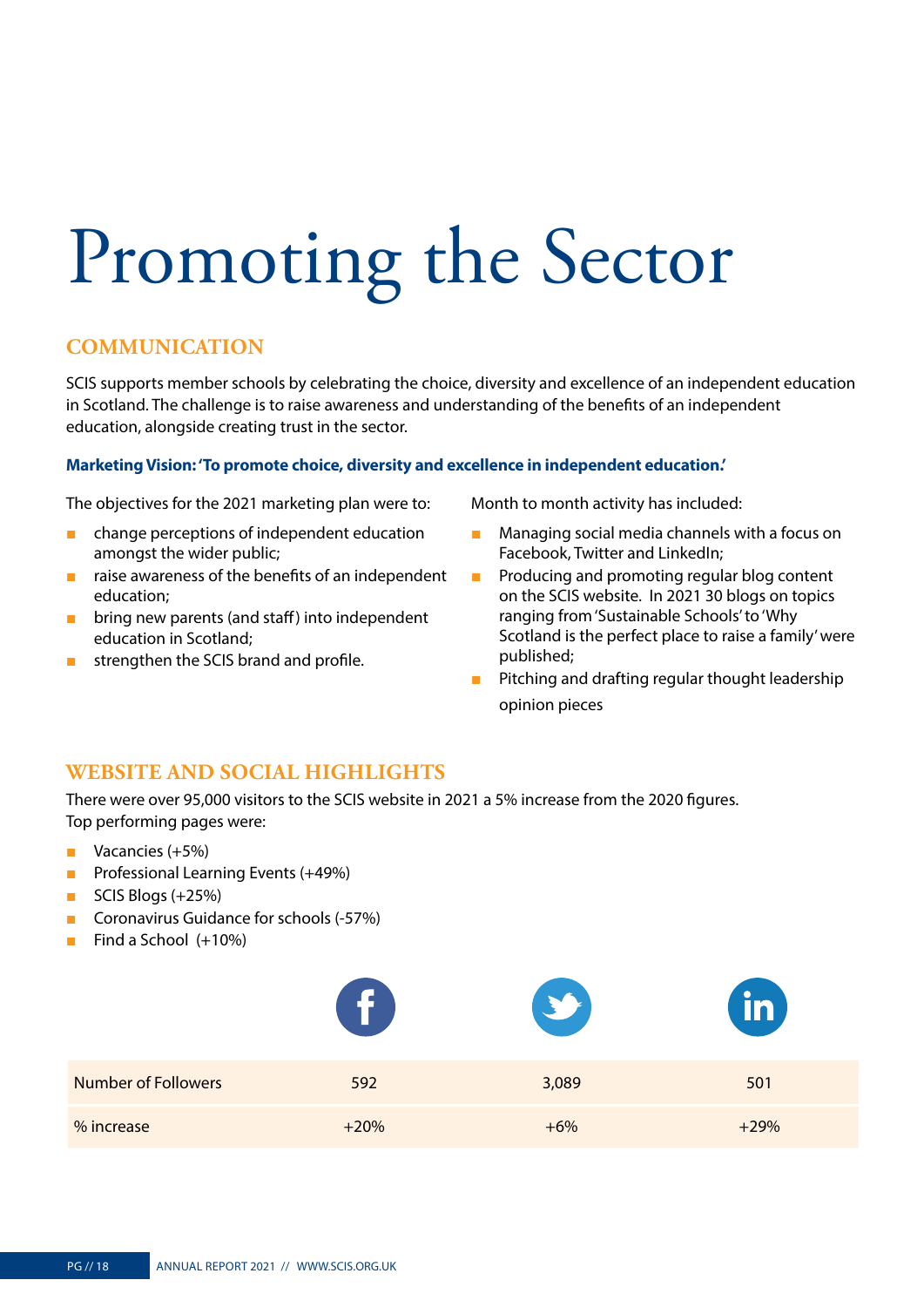#### **SCOTLAND'S BOARDING SCHOOLS**

On Saturday 22 May 2021 14 senior Scottish boarding schools hosted a free, drop-in virtual information event for prospective families ([scotlandsboardingschools.vfairs.com/](https://scotlandsboardingschools.vfairs.com/)). As well as a wealth of information and opportunity to browse a number of schools, visitors had the chance to meet with representatives of each school including Heads and admissions personnel.

- 89 families signed up for the event;
- 454 total booth visits:
- 68,000 reached via targeted Instagram advertising;
- 151,900 reached via target Facebook advertising;
- 33% increase in SBS website traffic.

Boarding schools normally compete with each other to attract students, so this was a unique event working together to promote the beauty and benefits of Scotland.

#### **E-BULLETIN**

The bulletin is available to all school staff and governors. Schools are encouraged to share the bulletin with all members of staff. Individuals may subscribe at <http://www.scis.org.uk/about-scis/>.

#### **ENQUIRIES**

The team at SCIS are always available to offer support and professional advice to SCIS member schools and in 2021 took a significant number of enquiries from schools seeking advice and guidance on topics ranging from Covid-19 guidance to accessibility.

Prospective and current parents also made contact looking for information and support on a number of issues.

# **41 FROM 80 DIFFERENT COUNTRIES**

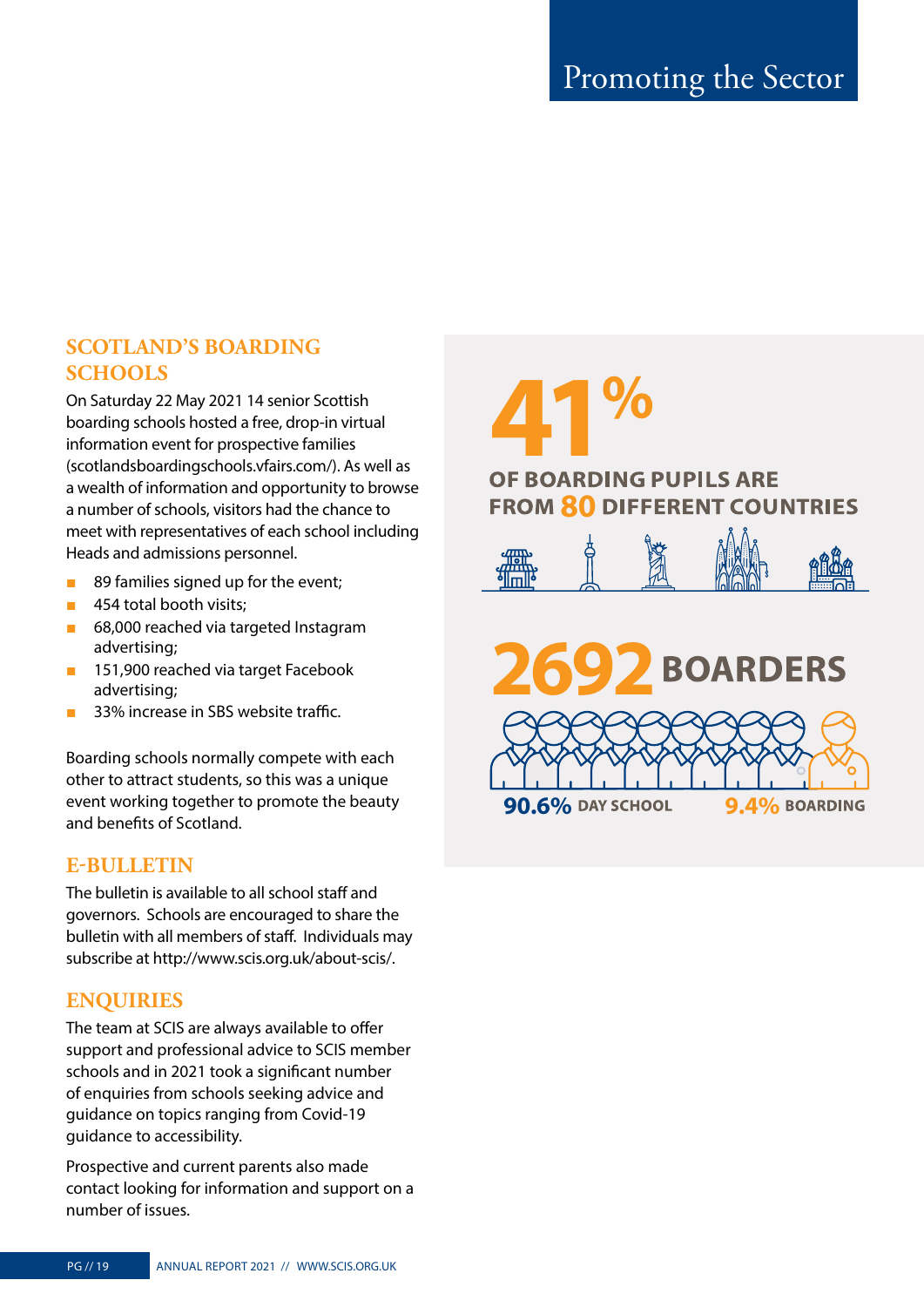# <span id="page-19-0"></span>Service to Education

#### **COLLABORATION WITH KEY BODIES**

Throughout 2021, SCIS has represented the views and concerns of the independent sector on a wide range of bodies, though consultations and at events organised by national bodies for schools, education authorities, care agencies and others – in addition to a substantial range of Covid-19 planning and coordination groups:

#### *Scottish Government:*

- Education Leaders Forum
- Curriculum and Assessment Board
- Strategic Board for Teacher Education
- Young Carer Working Group
- GIRFEC Stakeholder Group
- PREVENT Duty sub-group
- Gender based violence working group
- Racism and racist incidents in schools working group
- Education Reform Practitioner and Stakeholder Advisory Group

#### *General Teaching Council Scotland:*

- Council
- Education Committee

#### *Education Scotland:*

- Inclusion, Wellbeing & Equalities national network
- Knowledge Into Action Strategic Stakeholder Group
- Safeguarding in Education Network
- Stakeholder network

#### *Independent Schools Council (ISC):*

- Executives' Group
- Strategy Group
- ISC Communications Working Group Meeting
- Diversity working group
- Coronavirus contingency group
- Safeguarding working group
- BSA/SCIS boarding forum
- ISBA regional briefing
- HMC Scottish Division

#### *NHS:*

- LICOG Schools subgroup for Scottish Immunisation Programme in Lothian
- Greater Glasgow & Clyde data sharing working group
- Lothian independent school nurses network group, infection control group, education providers group

#### *Scottish Teachers' Pension Scheme:*

■ Scheme Advisory Board

#### *Scottish Parliament:*

- Cross Party Group on Children & Young People
- Cross Party Group on Sport
- Cross Party Group on Learning Disability

#### *Scottish Qualifications Authority:*

- Advisory Council
- SQA/SCIS/SLS joint forum
- Qualifications contingency group
- NO 2021 and 2022 groups

#### *City of Edinburgh Council Child Protection Committee*

#### *Scottish Professional Learning Network*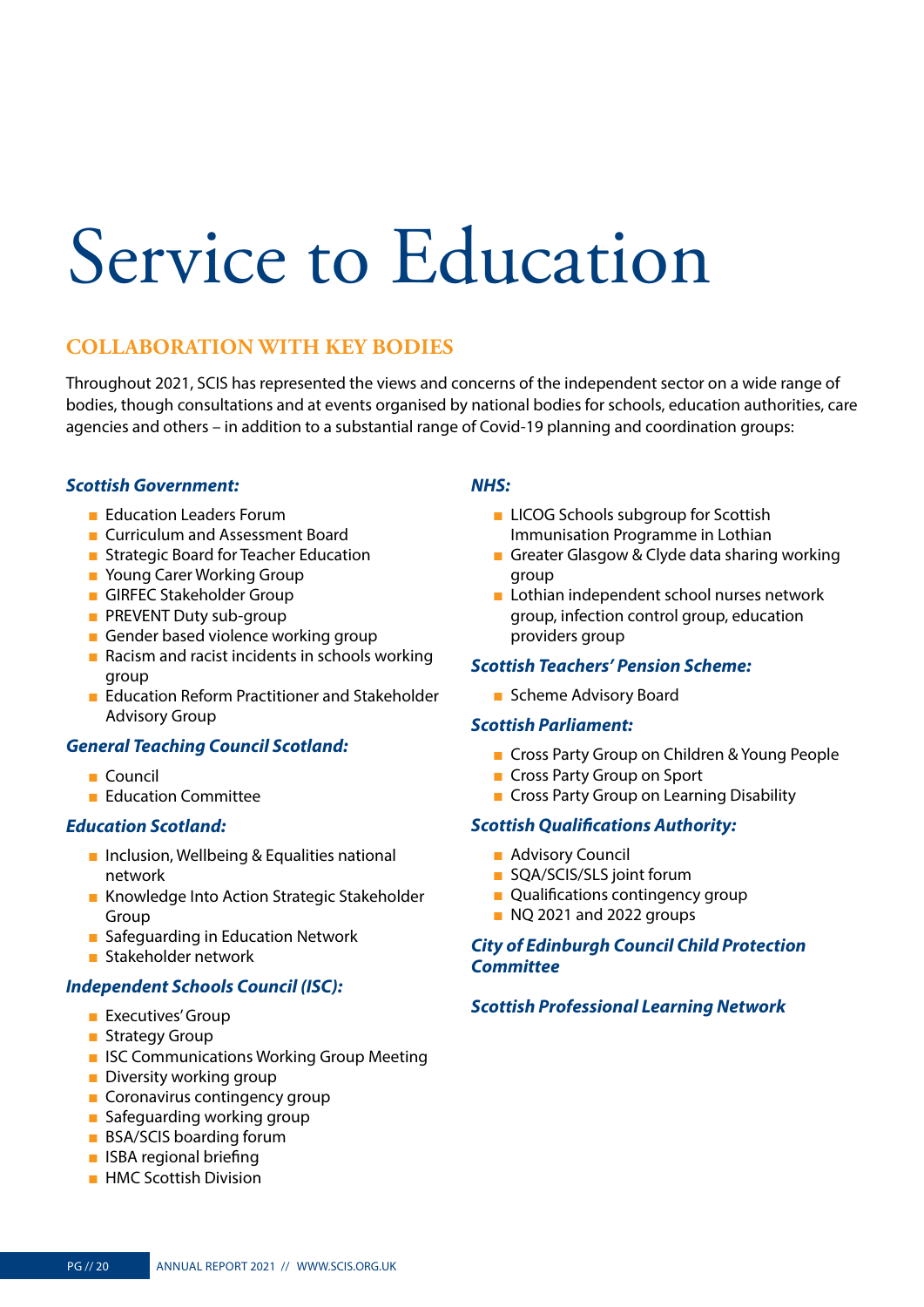# <span id="page-20-0"></span>The Future

#### **SCIS OPERATIONS, STAFF AND SCHOOL MEMBERSHIP**

The Governing Board records its continued appreciation and thanks for the work undertaken by all the staff of SCIS throughout 2021, considering the considerable additional workload and personal impact of Covid-19 measures.

The Annual General Meeting, in April 2021, was cancelled due to public health restrictions.

The Proprietors of Balnacraig School announced its closure at the end of 2021. Following approval by the Governing Board, provisional membership of SCIS was agreed with Olivewood Primary School in Glasgow.

SCIS membership remains open to independent schools registered with the Scottish Government which have had satisfactory inspection reports from Education Scotland and the Care Inspectorate.

#### **OUR PLANS FOR THE FUTURE**

The over-riding priority for SCIS is to support schools and their communities in the recovery from the disruption caused by the Covid-19 pandemic.

SCIS will follow the debate on the reform of the SQA and Education Scotland, ensuring that the discrete needs of the independent sector are catered for. The introduction of Non-Domestic Rates at 100% for mainstream independent schools will be closely monitored, along with changes to Disclosure Scotland, to GIRFEC and to the National Guidance for Child Protection.

SCIS will work closely with schools and regulators as the Scottish Child Abuse Inquiry publishes the findings of the case study into boarding schools in 2022.

The wider context of Scottish and UK politics following EU withdrawal remains uncertain and may yet have a substantial impact on the operating climate, especially once the implications of Covid-19 reduce.

The current lease of the SCIS office is on a rolling basis, and office and staff requirements will be closely monitored as "hybrid" working continues after the eventual end of Covid-19 restrictions.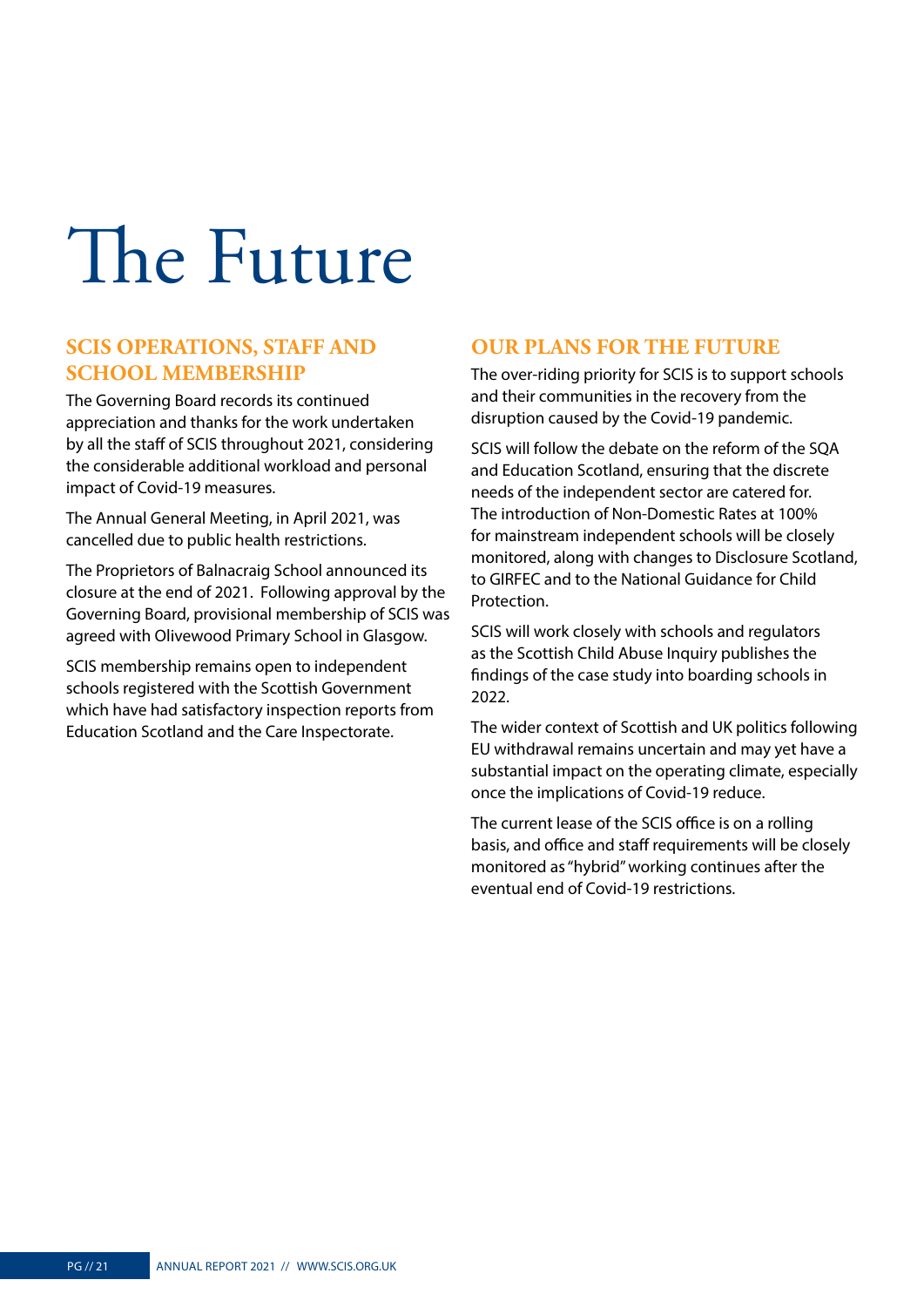# <span id="page-21-0"></span>SCIS Governing Board

#### **Chairman Alan Hartley**

#### *Board Members*

Matthew Bartlett Head, St Aloysius College, Glasgow. Mark Becher **Headmaster**, The Compass School, Haddington. Guy Cartwright **Bursar, The Edinburgh Academy, Edinburgh.** Nathan Davies **Head of Junior School, Albyn School, Aberdeen.** Paul Fairclough Head of Senior School, George Heriot's School, Edinburgh. John Gilmour Headmaster, Craigclowan Prep School, Perth. Simon Johnson Headmaster, Wellington School, Ayr. Elaine Logan Governor, Cargilfield Prep School, Edinburgh. Jacqui Mcinnes Accountant, The Glasgow Academy, Glasgow. Pamela Muir Bursar, Gordonstoun, Elgin. Simon Pengelley Governor, High School of Glasgow & Loretto, Musselburgh. George Salmond Head of Junior School, George Watson's College, Edinburgh. Melvyn Shanks Principal, Belmont House School, Glasgow. Anna Tomlinson Head, St Margaret's School for Girls, Aberdeen.

#### *Honorary Treasurer*

Jeremy Harper\* Bursar, St George's School for Girls, Edinburgh *\*Until January 2022*

#### *Our Staff*

| John Edward      | <b>Director</b>                                    |
|------------------|----------------------------------------------------|
| Alison Herbert   | Deputy Director, External Relations                |
| Margaret Lannon  | Deputy Director, Education & Professional Learning |
| Alison Newlands  | Assistant Director, Finance & Research             |
| Kirsten Hamilton | Administrator, Education & Professional Learning   |
|                  |                                                    |